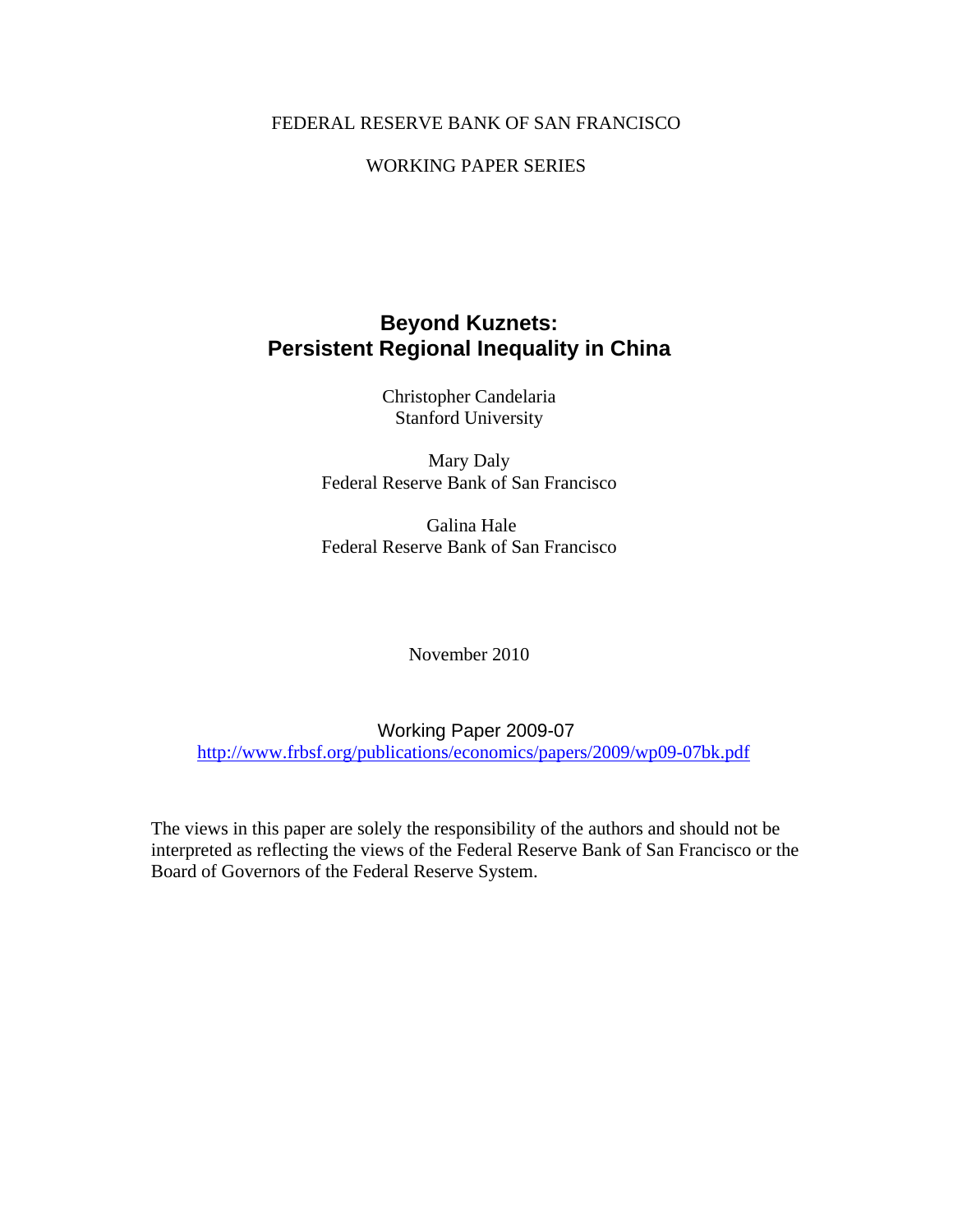#### Beyond Kuznets: Persistent Regional Inequality in China

Christopher Candelaria Stanford University Mary Daly Galina Hale<sup>∗</sup> Federal Reserve Bank of San Francisco

November 5, 2010

#### Abstract

Regional inequality in China appears to be persistent and even growing in the past two decades. We study potential offsetting factors and interprovincial migration to shed light on the sources of this persistence. We find that some of the inequality could be attributed to differences in quality of labor, industry composition, and geographical location of provinces. We also demonstrate that interprovincial migration, while driven in part by wage differences across provinces, does not offset these differences. Finally, we find that interprovincial redistribution did not help offset regional inequality during our sample period.

JEL classification: I3, J4, O5, R1

Key words: inequality, China

<sup>∗</sup>Contact: Federal Reserve Bank of San Francisco, 101 Market St., MS1130, San Francisco, CA 94105. galina.b.hale@sf.frb.org. We thank Shang-Jin Wei for helpful suggestions. All errors are our own. The views in this paper are solely the responsibility of the authors and should not be interpreted as reflecting the views of the Board of Governors of the Federal Reserve System or any other person associated with the Federal Reserve System.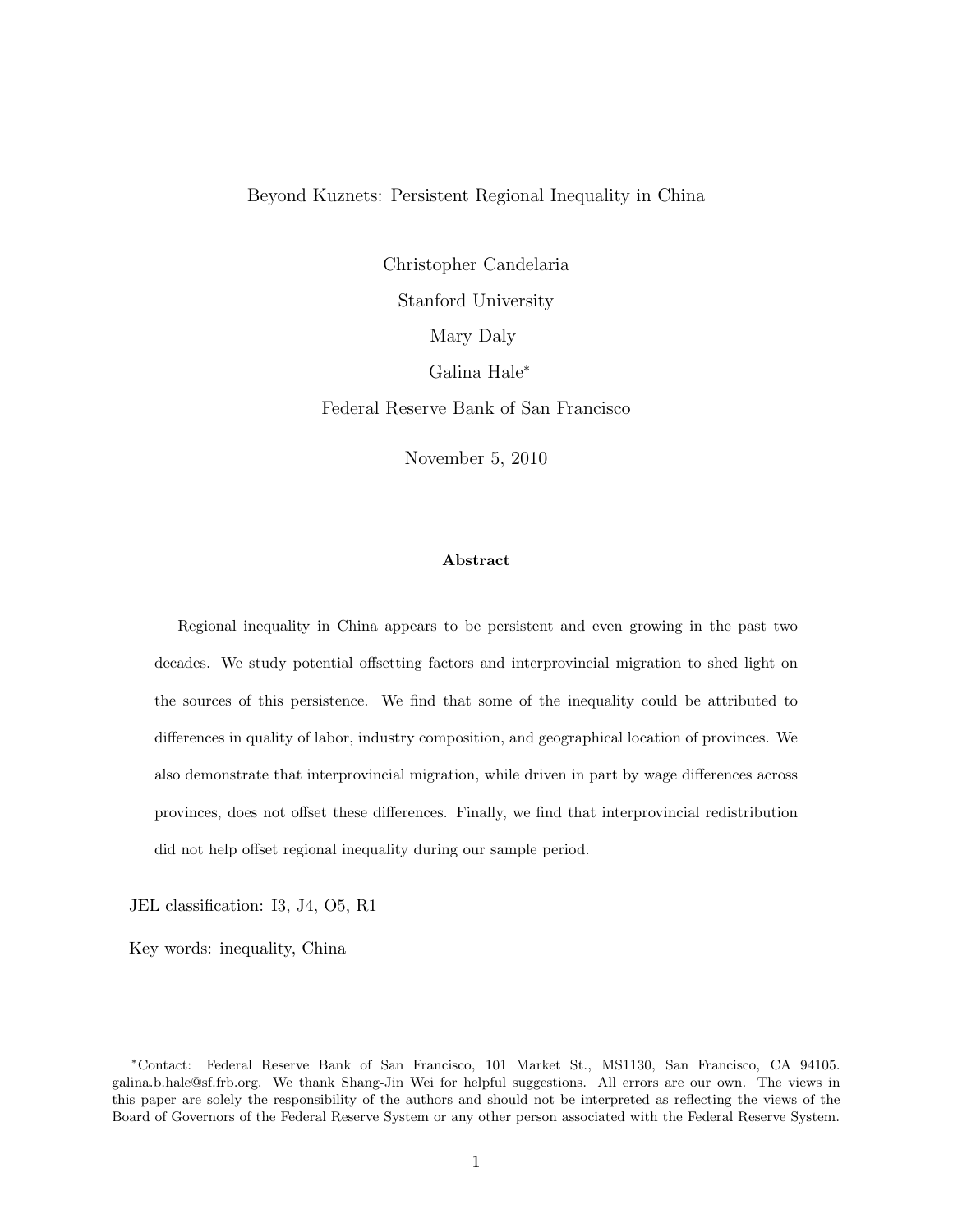## 1 Introduction

Persistent inequalities across regions are a feature of many developed and developing nations. This fact conflicts with standard neoclassical theory, which suggests that in a well-functioning economy regional inequalities should be eliminated through factor mobility, trade, or arbitrage. Although a significant research literature has been devoted to resolving the conflict between theory and fact, no real consensus has been formed (Magrini, 2007). In this paper, we analyze the patterns and causes of persistent regional inequality in China. Our findings contribute to the ongoing debate.

China presents a unique and important opportunity to study regional inequality. In terms of income, China is a very unequal country.<sup>[1](#page-2-0)</sup> According to World Bank estimates, China's income Gini coefficient far exceeds that of South Asian countries such as India, Bangladesh, and Pakistan. Income differences in China are large, both inter- and intraregionally, with interregional differences increasing over time (Fujita and Hu, 2001; Kanbur and Zhang, 1999). China is also a country in transition, altering its institutions and economy at a rapid pace but with considerable variation across provinces.[2](#page-2-1) Moreover, the long history of regional separateness in China means that data collection efforts are as complete for China's provinces as they are for the country as a whole. Together these characteristics make China an ideal case study for examining the various hypotheses regarding persistent regional inequalities.

Hypotheses about regional inequalities fall into two broad categories. The first relates persistent inequalities to market imperfections associated with institutional or informational barriers that limit factor mobility, trade, or both (Magrini, 2007; Cremer and Pestieau, 2007).<sup>[3](#page-2-2)</sup> Empirical work provides evidence for these types of barriers. For example, the cross-country research shows that persistent regional disparities can be linked to institutional barriers such as quotas on flows of human and physical capital, tariffs, and insufficient property rights. Studies within countries, where institutional barriers are less pronounced, find informational barriers to be important, especially those relating to the flow of labor across areas (Bound and Holzer, 2000). Again, China offers a

<span id="page-2-0"></span><sup>1</sup>Persistent and even growing cross-regional inequality in China during the reform period has been documented in the past (Jian, Sachs, and Warner, 1996).

<span id="page-2-2"></span><span id="page-2-1"></span><sup>2</sup>For a survey of regional inequalities in transition economies, see Huber (2006).

<sup>3</sup>Traditionally macro- and microeconomic approaches to this literature have focused on growth rates and levels, respectively. We focus on levels in this paper. For a review of the literature on growth rates see Magrini (2007).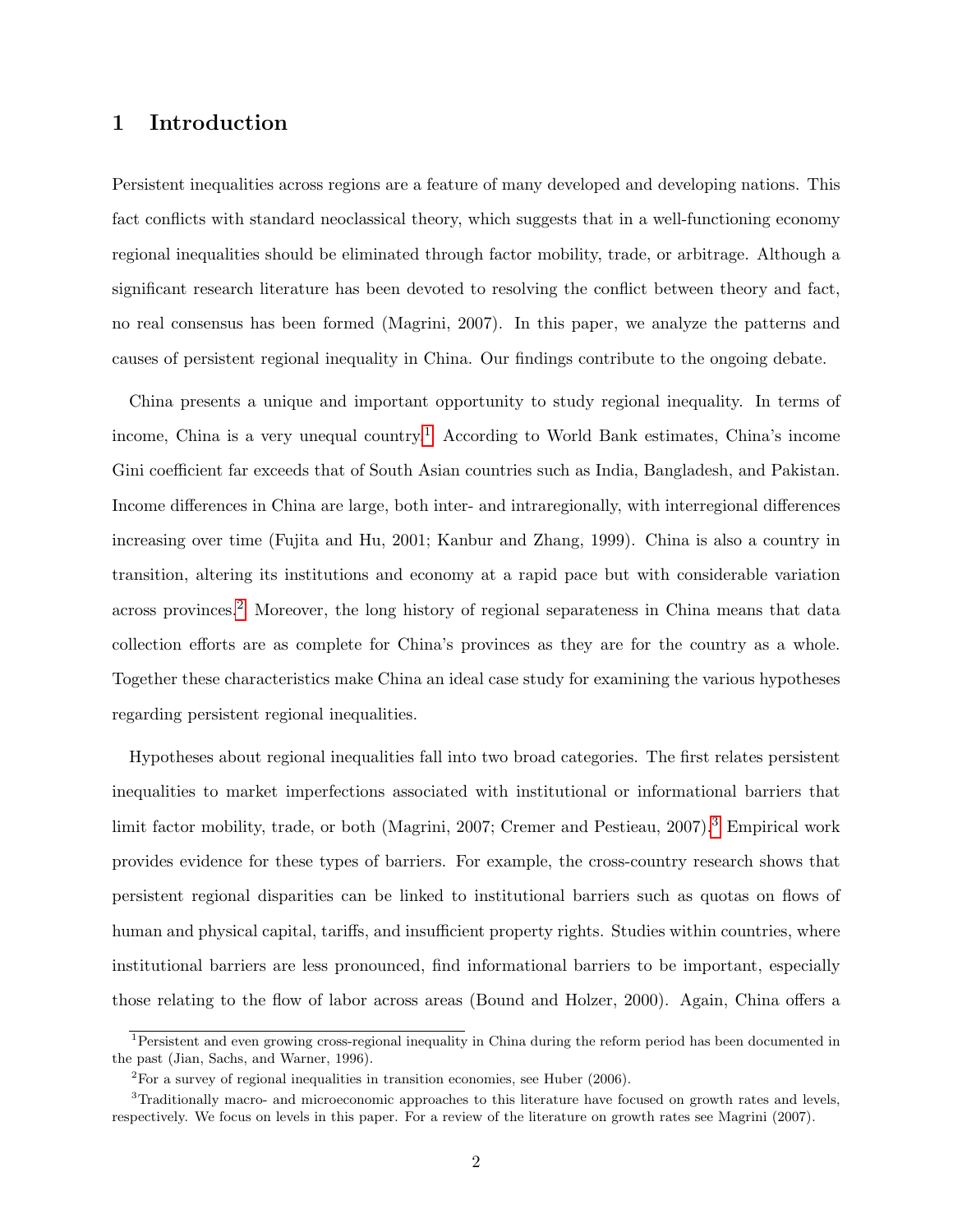unique opportunity to study institutional barriers to labor migration because of a gradual removal of the system of permanent registration (hukou) during the time period we consider.

The second category of hypothesis on the causes of regional inequalities argues that persistent inequalities in income are not about constraints but are rather the result of unmeasured offsetting factors that work to equalize well-being across regional agents (Rice and Venables, 2003). Empirical work on this hypothesis has investigated differences in government tax and transfer programs, cost-of-living differences, and differences in amenities, but has not reached consensus (Rice and Venables, 2003).

In our sample we find, not surprisingly, that cost-of-living differences are, indeed, an important offsetting factor. Thus, we adjust average nominal wages in each province by a province-specific consumer price index (CPI) to obtain average real wages, which we use to study other offsetting factors. We consider measures of education levels in each province (to proxy for the quality of labor), industrial composition in each province, its geographical location, and cross-province government transfers. We take these factors one at a time and find that, with the exception of government transfers, they all help explain a substantial portion of wage differentials. These factors cannot all be considered together, because of the high correlation between the variables we consider in our sample. In the best case, about half of the variance in real wages across provinces remains after controlling for these offsetting factors.

There is a large body of research focused on inequality in China. For instance, Whalley and Zhang (2004) calibrate the effect of removal of the hukou system and show that its contribution to regional as well as urban–rural inequality is sizable. Kanbur and Zhang (2005) construct a long time series of regional inequality and show that it is explained, in different periods of time, by the shares of heavy industry, the degree of decentralization, and the degree of openness. In a recent paper, Wan, Lu, and Chen (2007) show that increasing globalization, uneven domestic capital accumulation, and privatization contribute to regional inequality in China, while the effects of location, urbanization, and the dependency ratio have been declining. Yao and Zhang (2001) demonstrate that there is divergence among groups (or clubs) of Chinese provinces in terms of real per capita GDP. Meng, Gregory, and Want (2005) argue that discontinued provision of free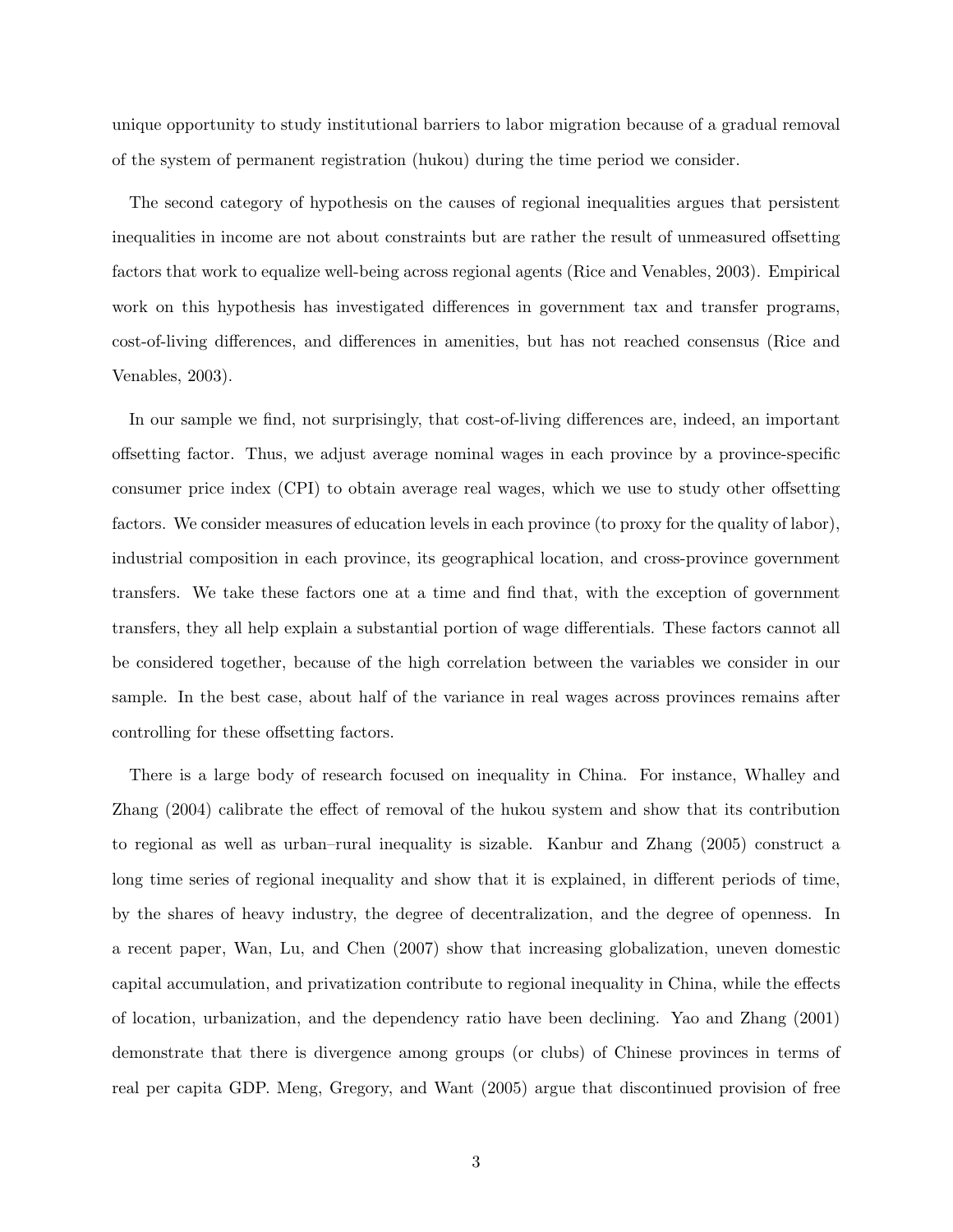education, housing, and medical care as well as growing uncertainty increased the incidence of urban poverty when measured in terms of expenditure.

We find that cross-province migration to urban areas is driven, at least in part, by wage differentials; however, contrary to findings by Whalley and Zhang (2004), migration does not reduce wage inequality across provinces. We believe this is because between 1995 and 2000, a period for which we study migration, there were still restrictions on labor mobility that precluded labor flows from having any noticeable effect in terms of equalizing wages across provinces.

Our results indicate that regional inequality is likely to persist in China for quite some time, since it is due to such structural and long-term factors as education, industry composition, and geographical location. While further removing barriers to labor mobility may alleviate some of the regional wage differences, it is likely to be a slow process, because it needs to be accompanied by urban development. In the meantime, cross-province income redistribution may be useful to address social and economic tensions that regional inequality can bring. Our study finds that, in the period we consider, interprovince transfers did not help offset regional wage differences.

The paper is organized as follows: We begin by describing the policies that restrict labor movement in China in Section 2. We describe our data and recent trends in Section 3. In Section 4 we present the results of our empirical analysis. We conclude in Section 5.

### 2 Migration policy in modern China

In 1958, Mao Zedong set up a hereditary residency permit system, known as hukou, defining where people could work. This system classified individuals as either "rural" or "urban" workers and assigned them to a specific geographic area. Under this system, one cannot acquire a legal permanent residence nor the numerous community–based rights, opportunities, benefits, and privileges in places other than where his hukou is. Only through proper authorization from the government can one permanently change his hukou location. For longer than a one-month stay and especially when seeking local employment, one must apply and be approved for a temporary residential permit. Violators are subject to fines, detention, and forced repatriation, which was partially relaxed in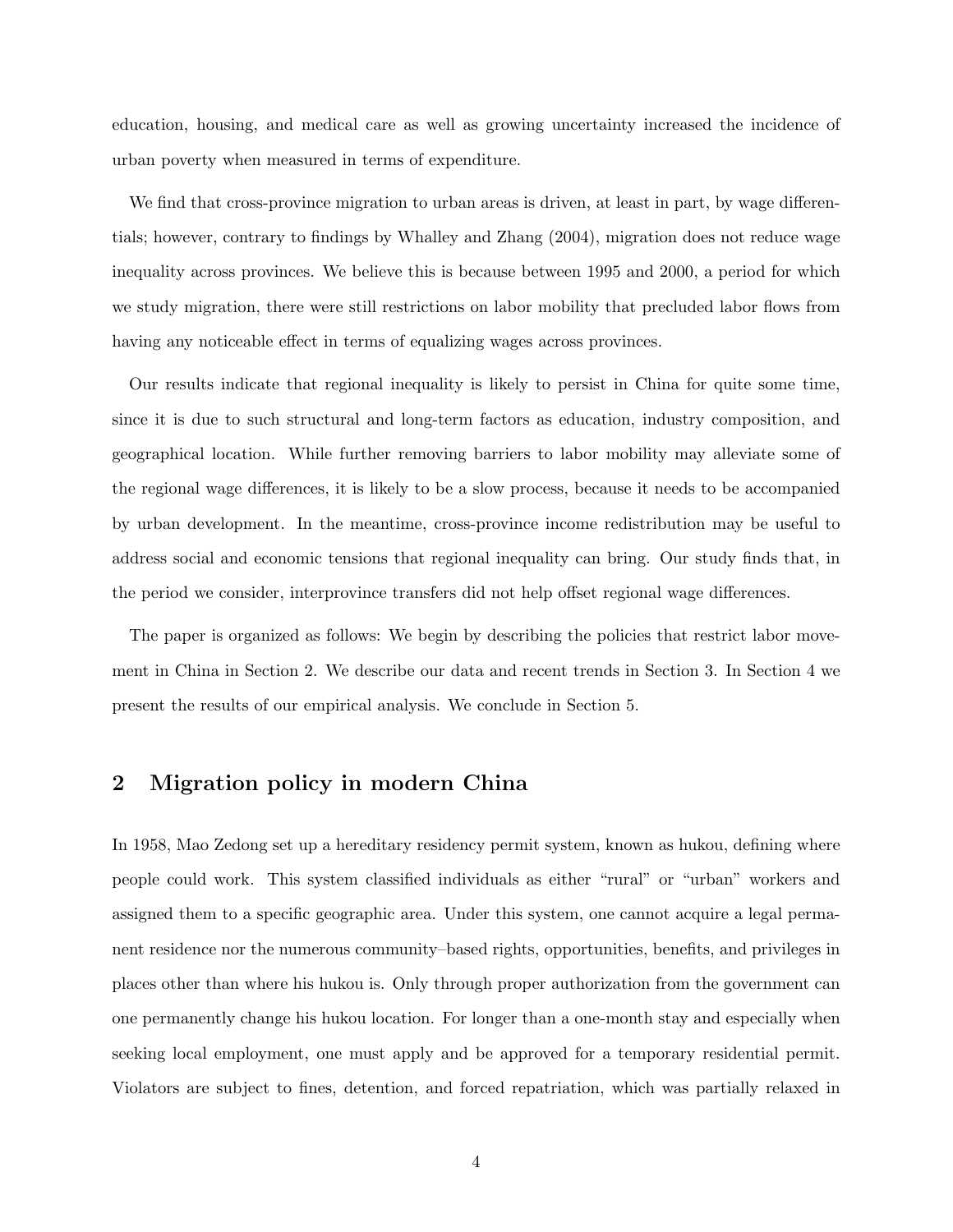2003.[4](#page-5-0)

In addition to limiting the rural-to-urban migration of the workers, which explains an extraordinarily low degree of urbanization in China, this system limited migration across regions: migrants needed to obtain registration in the new area before they were allowed to work legally. Because of bureaucracy and red tape, obtaining registration could take months or years. Hence, the migration process in China was in many ways similar to the migration process across national borders.

Until 1978, the system was enforced rather strictly: police would periodically round up those without valid residence permits, place them in detention centers, and expel them from cities. After Chinese market reforms began 1978, a private sector appeared. Unlike state-owned enterprizes, private firms frequently do not require registration from potential employees. Economic reforms created pressures to encourage migration from the interior to the coast and provided incentives for officials not to enforce regulations on migration. However, even if migrants are hired without the registration, they do not have access to social services such as child care, schools, or health care.

Forced repatriation rules were still in place after the beginning of market reforms. In fact, the 1982 "Measures of Detaining and Repatriating Floating and Begging People in the Cities" streamlined the relevant legislation. It was not until 2003, after the tragic incident in Guangzhou, where a Hubei resident was beaten to death in jail in the process of repatriation, and the outcry that followed, that the repatriation law was relaxed. "Measures on Managing and Assisting Urban Homeless Beggars without Income" adopted on June 20, 2003, established new rules governing the handling and assisting of destitute migrants. Many cities, including the most controlled Beijing municipality, decided soon after that migrants outside their hukou must be dealt with more carefully; they are no longer automatically subject to detention, fines, or forced repatriation, unless they have become homeless, paupers, or criminals.

While recent reforms made it easier for migrants to survive without a hukou, they did not make it easier to obtain one. Thus, many people, especially those with families, are hesitant to permanently change their location. Moreover, fees charged for temporary residency permits, while fairly affordable, add to the cost of moving. Nevertheless, according to the census data, in 2000

<span id="page-5-0"></span><sup>&</sup>lt;sup>4</sup>This information and some of what follows is taken in part from Wang (2005).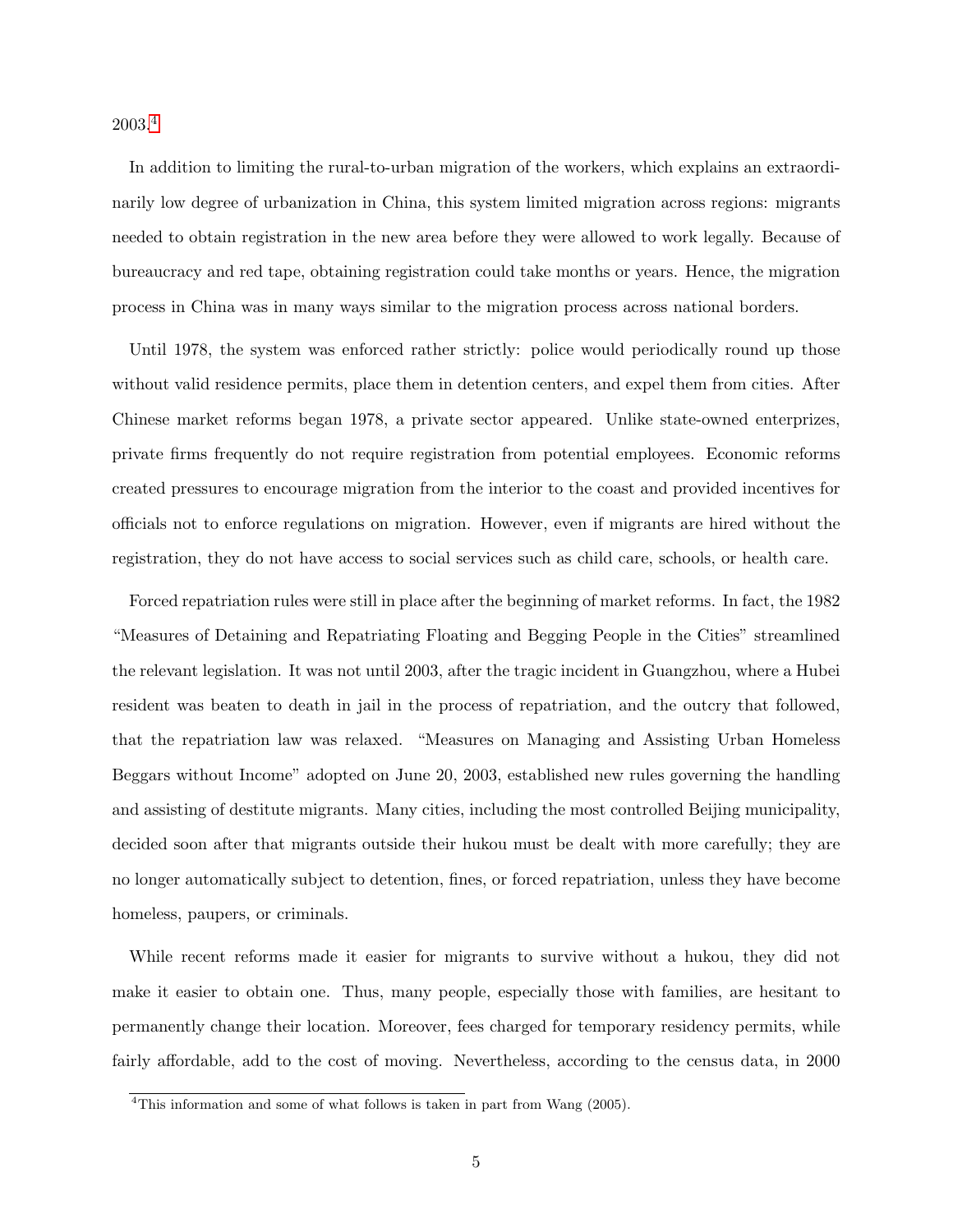almost 30 percent of the population was residing in a province other than the one in which they had their hukou.

There has been more progress in reforming the hukou system at the provincial level than at the national level. Between 2001 and 2007 a number of provinces adopted various measures, mostly addressing the rural–urban migration limitations. These measures ranged from changing the administration of the hukou system to completely abolishing the differences between rural and urban hukou.[5](#page-6-0)

For the purpose of our project, we have to recognize that the barriers to cross-province migration in China still exist but weakened throughout our sample period. Moreover, we have to take into account the fact that the progress of reform was uneven across provinces.

### 3 Data

In this section, we describe our data sources for inequality, offsetting factors, and migration. We also describe recent trends and patterns in regional inequality and migration.

#### 3.1 Inequality and related data

We use national and provincial level data that are reported in the *China Statistical Yearbook*. This annual publication is compiled by the National Bureau of Statistics of China and is published by the China Statistics Press. In conjunction with these data, we also use CEIC Data's "China Premium Database" because it provides time series of the data in the *China Statistical Yearbook*. Using these sources, we construct an annual data sample with a time range of 1993 to 2006, covering a period of fast economic growth in China. Due to data limitations, not all series have coverage for the entire period.

To measure income we use the average wage data. It is not reported separately for rural and urban households, however, the detailed description of the series (see Table A.1) suggests that most

<span id="page-6-0"></span><sup>&</sup>lt;sup>5</sup>See "Recent Chinese Hukou Reforms" published by the Congressional Executive Commission on China, accessed at http://www.cecc.gov/pages/virtualAcad/Residency/hreform.php in October 2007.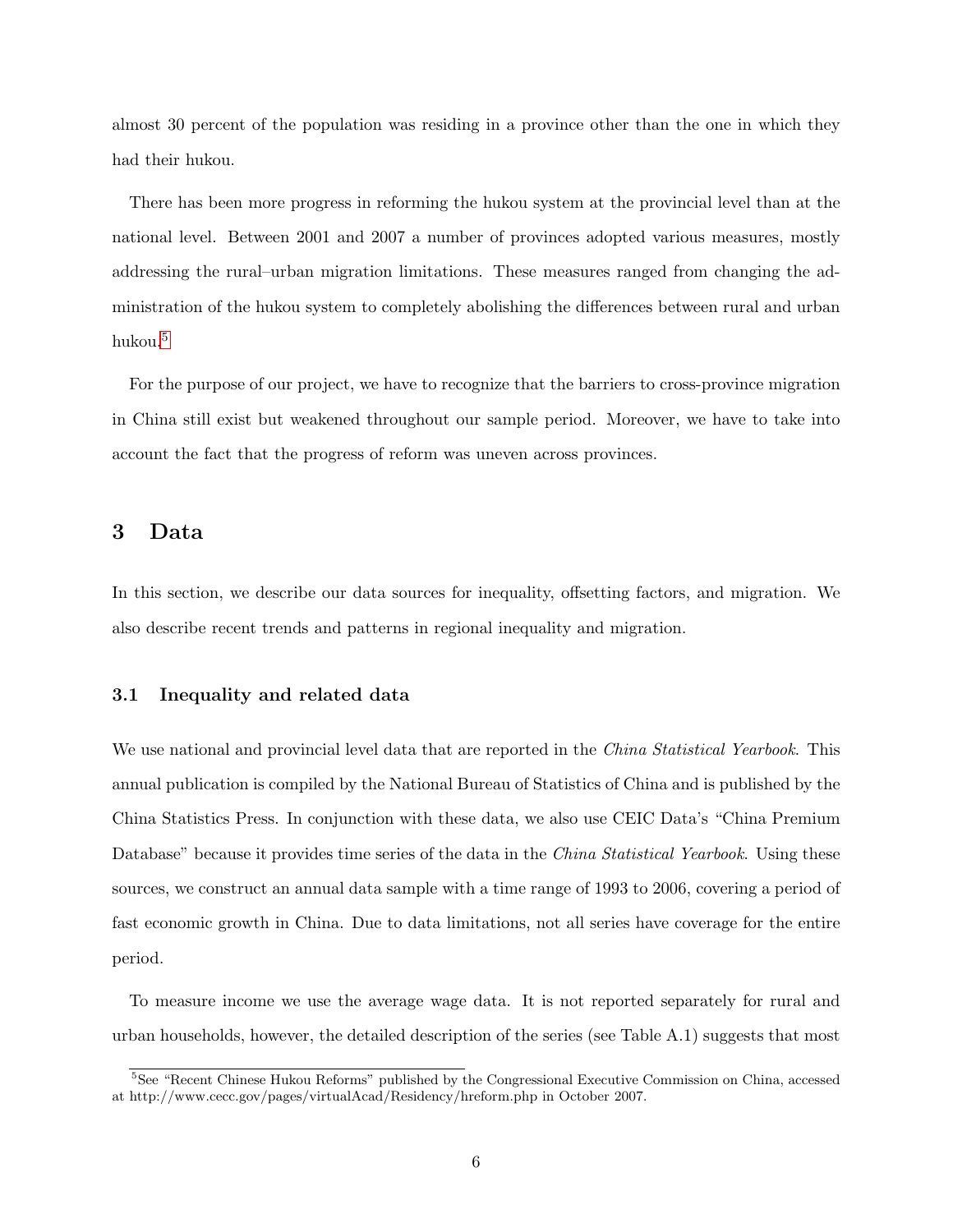of the input into average wage comes from the urban wages.

Unlike most countries, China provides province by province consumer price index (CPI) data. We take advantage of this fact to calculate real wages using individual province CPI, which allows us to account for differences in cost of living in different provinces. Figure 1, which depicts the standard deviation of average wages across provinces as a measure of inequality, shows that because cost of living is higher in the provinces with higher average wage, part of measured inequality in average wage disappears once we account for the cost of living. For example, in 2006 the standard deviation of nominal wage across provinces was 31.3, while the standard deviation of real wage was 23.7. Because real wage inequality and not nominal wage inequality is economically important, we conduct our analysis in terms of average real wage.

In the appendix, Table A.1 provides definitions and Table A.2 gives summary statistics for the variables we use in this paper. Because of the high level of economic growth in China, the variables are trending for all the provinces; thus, for measures of inequality, we express the majority of our variables in terms of percentage deviation from the country average. In doing so, we obtain unitfree, common trend-free, comparable variables for all the provinces. The variables that are not expressed in percentage deviation are CPI, berth capacity, inter-provincial migration, and rural-tourban intraprovincial migration.

In 1997, the city of Chongqing in Sichuan province was raised to the status of provincial city, resulting in creation of a new province and also affecting all the population-based statistics for the Sichuan province. Moreover, since Chongqing was the largest and wealthiest part of Sichuan, average income in the Sichuan province was also affected through a composition change. We take two approaches to dealing with Chongqing: we either drop Sichuan and Chongqing from our sample, or we construct weighted averages of variables for Chongqing and Sichuan after 1997. Measures of inequality are weighted by population except for CPI, which is weighted by GDP. In the rest of the paper, we present the results which treat Chongqing and Sichuan as a combined province, but our results do not change if we exclude both of them.

We omit the provinces of Hubei and Tibet from our data sample. We omit Hubei because of the vast relocation of residents there for construction of the Three Gorges dam beginning in December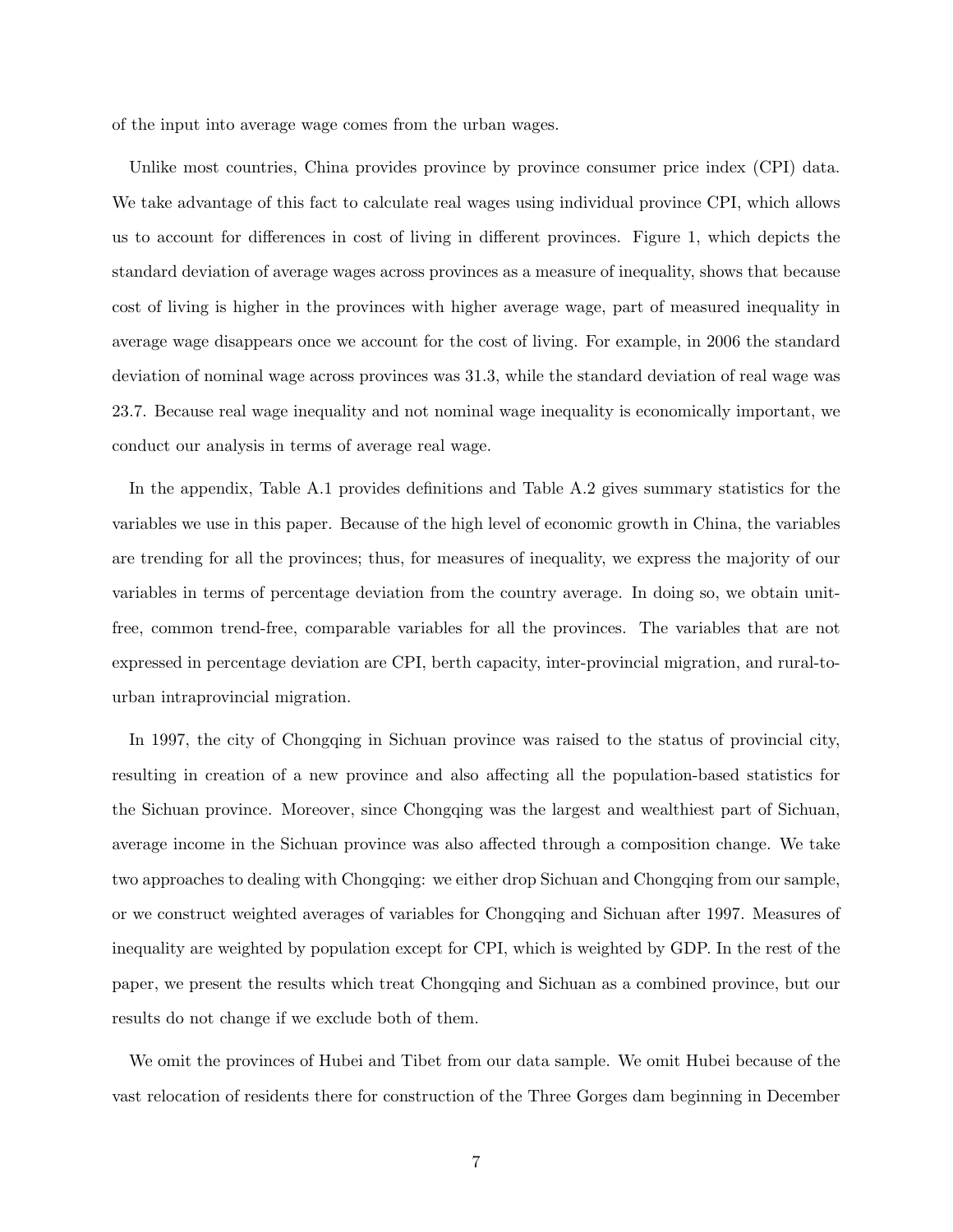1994. We do not include Tibet because of a lack of a CPI index that extends back to 1993. Thus, we cannot construct real measures of key variables that are used in our analysis. With the omission of Hubei and Tibet, and the combination of Chongqing and Sichuan into a single province, we have a data set with a total of 28 provinces.

#### 3.2 Migration data

We use migration data that is collected by the National Bureau of Statistics of China and compiled by China Data Online. The data we use come from the 2000 population census, which measures migration between November 1, 1995 and November 1, 2000. To our advantage, the data provide information not only on the province of origin and destination, but also the area within each province that the migrant came from and went to. This is especially useful to track patterns of migration such as the movement of people from rural to urban areas—both intra- and interprovincially.<sup>[6](#page-8-0)</sup>

In the census, individuals five years of age or older were asked if, on November 1, 2000, they resided in a different subcounty-level unit than that in which they lived on November 1, 1995. If an individual moved his hukou to the new location or he resided in the new location for more than six months, he was counted as a migrant. While the migration data includes in-migration to Chinese provinces from Hong Kong, Macau, and abroad, we exclude these numbers from our analysis.

#### 3.3 Patterns in interprovince migration

We now describe trends in the migration patterns in China. We focus on the migration that took place between 1995 and 2000, using information from the 2000 population census. Overall, there were 124.6 million migrants, approximately 9.9 percent of the total Chinese population in 2000. Of these, 91.8 million were intraprovincial migrants.

In our data, we have emigration (out-migration) from each province broken down into rural and urban migrants. The urban migrants are those coming from the subcounty-level units of neighborhood committee of the town and street. The rural migrants are the migrating population from townships and village committees of the town. With respect to immigration (in-migration),

<span id="page-8-0"></span> ${}^{6}$ See Fan (2005) and Lavely (2001) for a detailed discussion of 2000 migration data.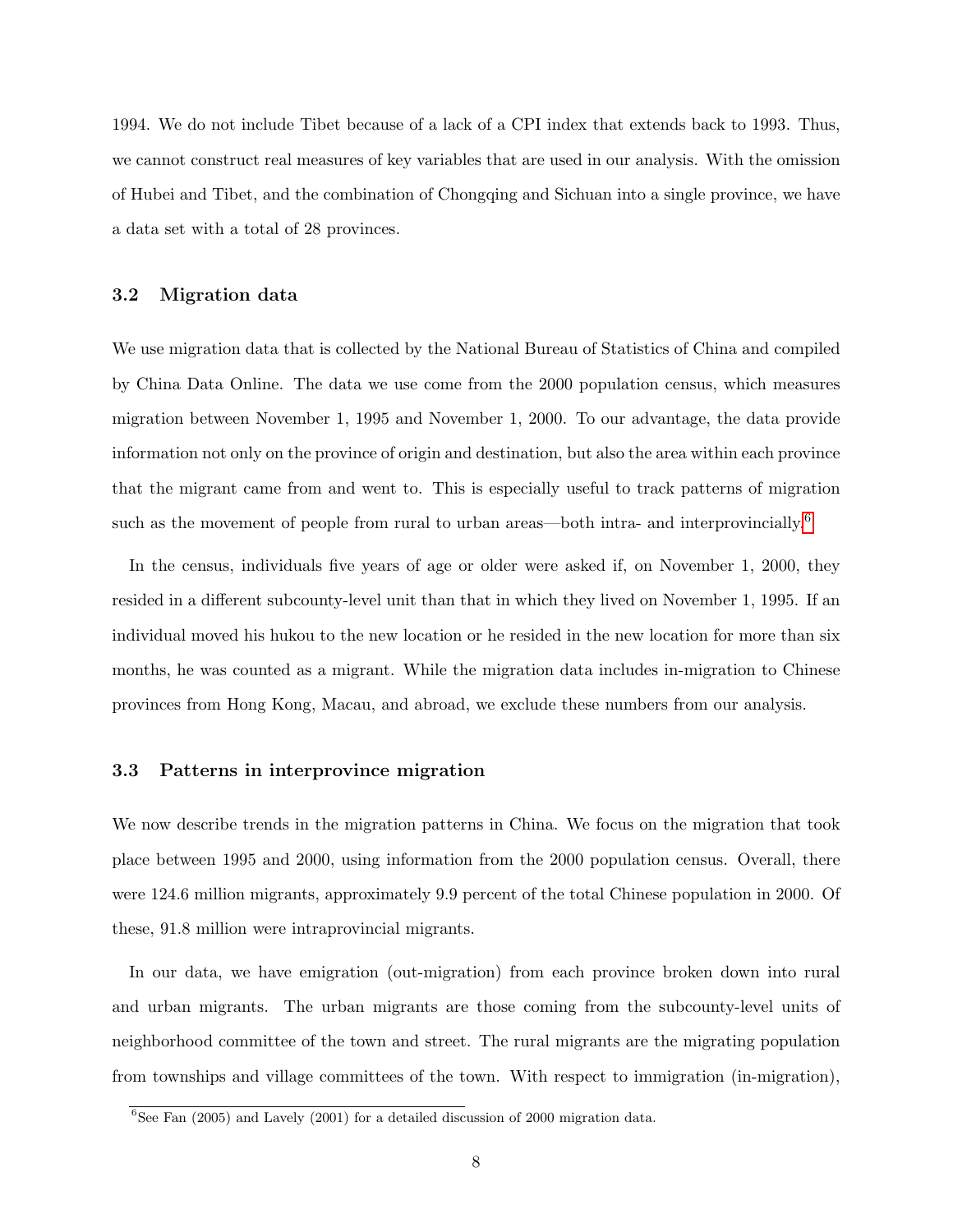we are able to classify migrants as entering a town, city, or county. We broadly define city and town as an urban region and county as a rural region.<sup>[7](#page-9-0)</sup> Given the structure of the data, we are able to observe various patterns in migration patterns.

A large part of migration took place within provinces, with population moving from rural to urban areas. Of the intra-province migrating population, 35 percent moved from rural to urban areas during this time period.<sup>[8](#page-9-1)</sup> Inter–province migration was also important, with 76 percent of all inter–provincial migrants going into urban areas and almost none going to rural areas.

Table A.3. reports migration for all provinces between 1995 and 2000, both cross-province and rural-to-urban migration within the province, in levels and as a percent of host province population in 1997. Not surprisingly, the provincial cities of Beijing, Shanghai, and Tianjin attracted the most cross-province migrants as a share of their population. We also note that coastal provinces tended to attract more cross-province migrants as a share of their population than inland provinces. Trends in intraprovincial migration are more difficult to identify. The variance in rural-to-urban intraprovince migration across provinces is much smaller than that of the cross-province migration.

# 4 What explains persistent interprovince inequality in China?

In this section, we address two sets of explanations for persistent interprovince inequality discussed in the introduction. We begin by studying offsetting factors such as the quality of labor, industry composition, government transfers, and geographical factors. We then turn to the analysis of crossprovince migration patterns and test whether interprovince migration is driven, at least in part, by wage differences and whether this migration, in turn, helps offset some of these differences.

#### 4.1 Offsetting factors

In this section, we look for reasons inequality may be persistent. We refer to them as "offsetting factors," although some of them in fact reflect imperfect measurement of remuneration for human

<span id="page-9-0"></span><sup>7</sup>Chan and Hu (2003) include an appendix of major points in defining urban population for the 2000 census. In this appendix they state that the urban population of China consists of city and town population.

<span id="page-9-1"></span><sup>8</sup>Some of these numbers do not reflect actual moving of the population but the annex of rural areas by cities. For statistical purposes, however, this is identical to actual migration.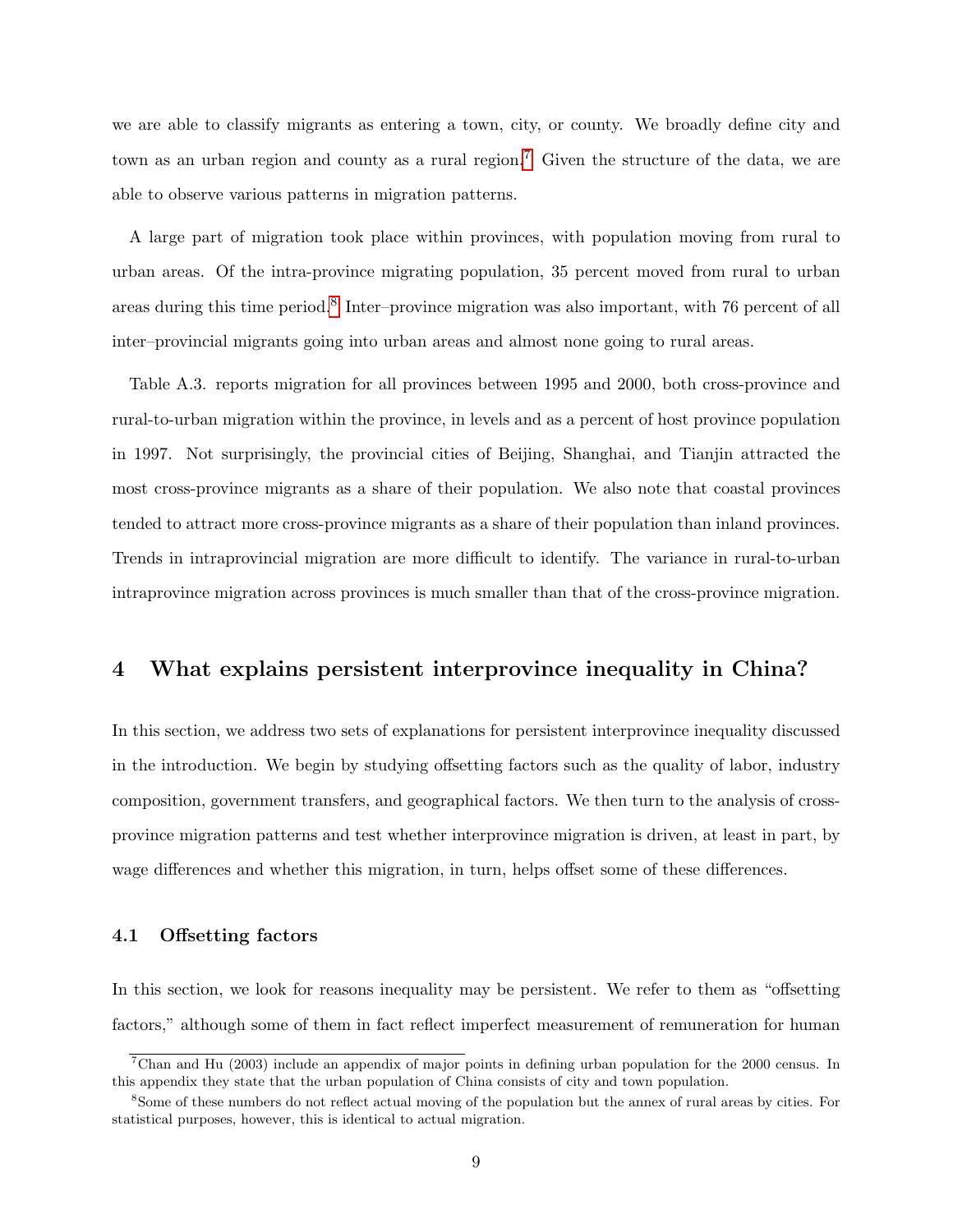capital. We begin with one such measure, education level. Since we do not have a direct measure of labor quality, we use two different measures of education levels in the province to proxy for the quality of labor. If observed differences in wages are fully explained by differences in labor quality, there is no reason to believe that such differences should go away. We then consider industry composition in the provinces. Because labor productivity may be higher in some industries, industry composition will affect the average wage in the province. While we would expect labor to move to the industries that are more productive, structural changes in the economy take a long time to complete and thus inequality that is caused by industry composition is expected to be persistent. Finally, we test whether some of the wage differentials across provinces are offset by transfers from the central government.

Results are reported in Table 1.[9](#page-10-0) The first two columns present our results with respect to measures of education level in each province. Column (1) uses as a proxy the number of college graduates per capita, while column (2) uses government expenditures on education (in real terms) per capita. We can see that both measures indicate that, indeed, higher levels of education are associated with higher average real wages. We can also see that the first measure explains 16.4 percent of standard deviation in real wages across provinces in 2006, while the second measure explains 54.4 percent,<sup>[10](#page-10-1)</sup> although there could be some spurious correlation in the case of government expenses on education — provinces that are wealthy for whatever reason are likely to have higher wages and more expenditures on education. For this reason, and because of sample limitation in the case of the second measure, we use the first measure as a control variable in the tests that follow. Moreover, the first measure seems to be more relevant, because it measures the contemporaneous level of college education in the province.

Columns  $(3)$  through  $(6)$  of Table 1 use different measures of industrial composition — employment shares of primary, secondary, and tertiary industries, which correspond, respectively to mining and agriculture, manufacturing, and services. We find that all these measures explain some of the difference in real wages across provinces, with higher share of primary industry associated

<span id="page-10-0"></span><sup>&</sup>lt;sup>9</sup>Because our right-hand side variables are highly correlated, we include them one at a time. See Table A.4. in the appendix for the correlation matrix.

<span id="page-10-1"></span> $10$ Note the sample difference between the two columns. They are due to the fact that education expenditure data are only available starting in 1999.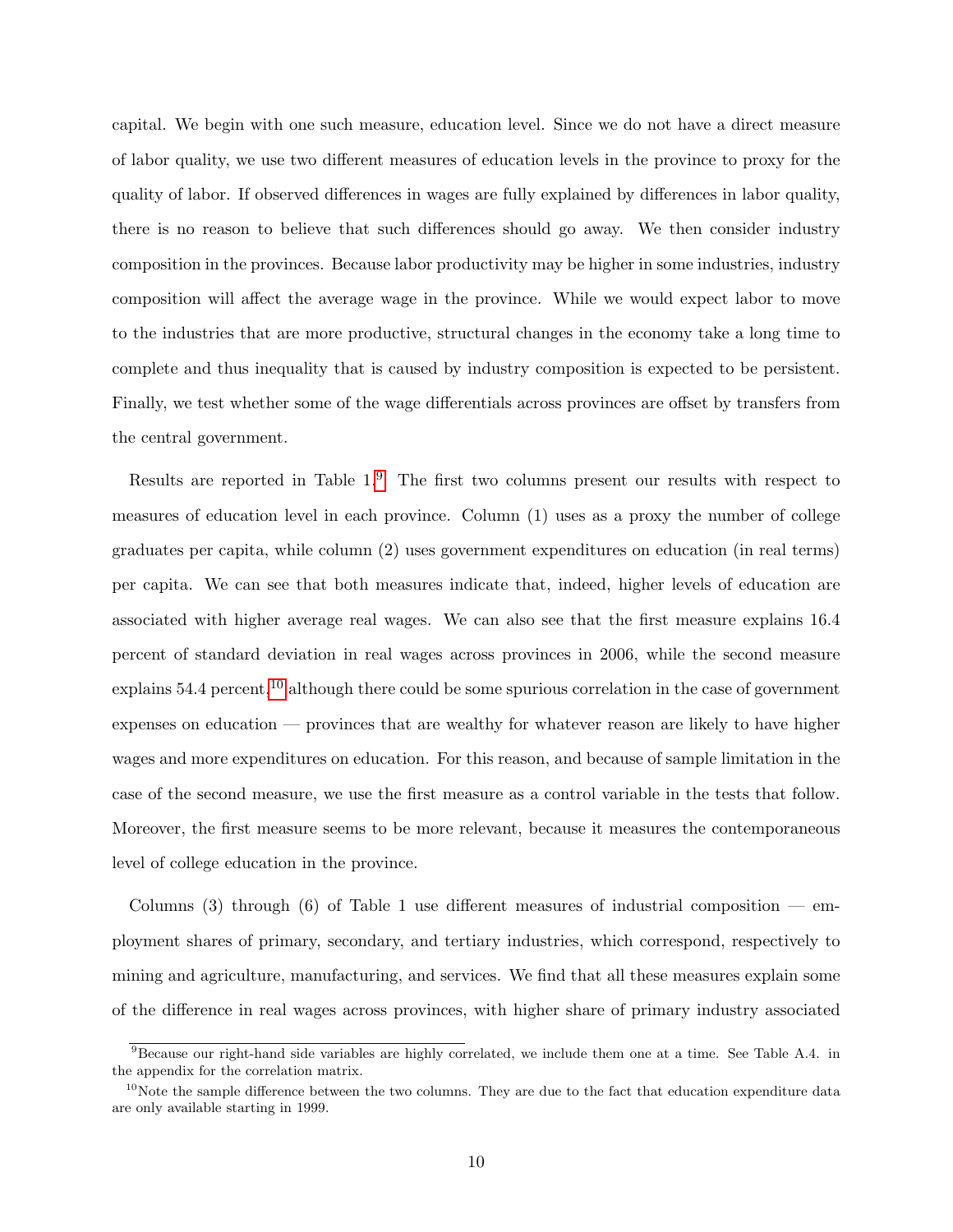with lower average wage, while shares of secondary and tertiary industries (included one by one or together), are associated with higher average wage. Share of primary industries explains 53.5% of standard deviation in average real wage across provinces in 2006. We find these results intuitive, as manufacturing, and especially services, tend to employ more skilled labor and therefore have higher wages.

Column (7) shows the effect of the share of agricultural population in a province on its average wage. We find that real wage is lower in provinces with higher share of agricultural population. This effect reflects two factors — first is simply the fact that share of agricultural population is highly correlated with the share of primary industry; second is that in provinces with higher share of agricultural population there is more unskilled labor available and therefore there is likely to be downward pressure on unskilled wages and therefore on average wages.<sup>[11](#page-11-0)</sup> This variable explains 35.4% of standard deviation in real wages across provinces.

In column (8) we include the berth capacity of the ports in the province, to proxy for access to export markets.<sup>[12](#page-11-1)</sup> Export industries tend to be more advanced technologically and are therefore likely to pay higher wages. We find that, indeed, higher berth capacity is associated with higher average real wage and explains 22.8% of standard deviation in average real wage across provinces in 2006.

Finally, column (9) of Table 1 uses the level of transfers from the central government to provinces, per capita, to test whether some of the wage differences are offset by government transfers across provinces. We find that, contrary to our expectations, the larger transfers go to the states with higher average real wages. Thus, government transfers, at least in the way we measure them, are not an offsetting factor during our sample period.

<span id="page-11-0"></span> $11$ Indeed, as we can see from tables A.5 and A.6 in the Appendix, higher share of agricultural population is associated with larger rural-to-urban migration.

<span id="page-11-1"></span> $12$ Our preliminary tests demonstrated that it is access to port rather than simply being on the coast that makes a difference (Candelaria, Daly, and Hale, 2009).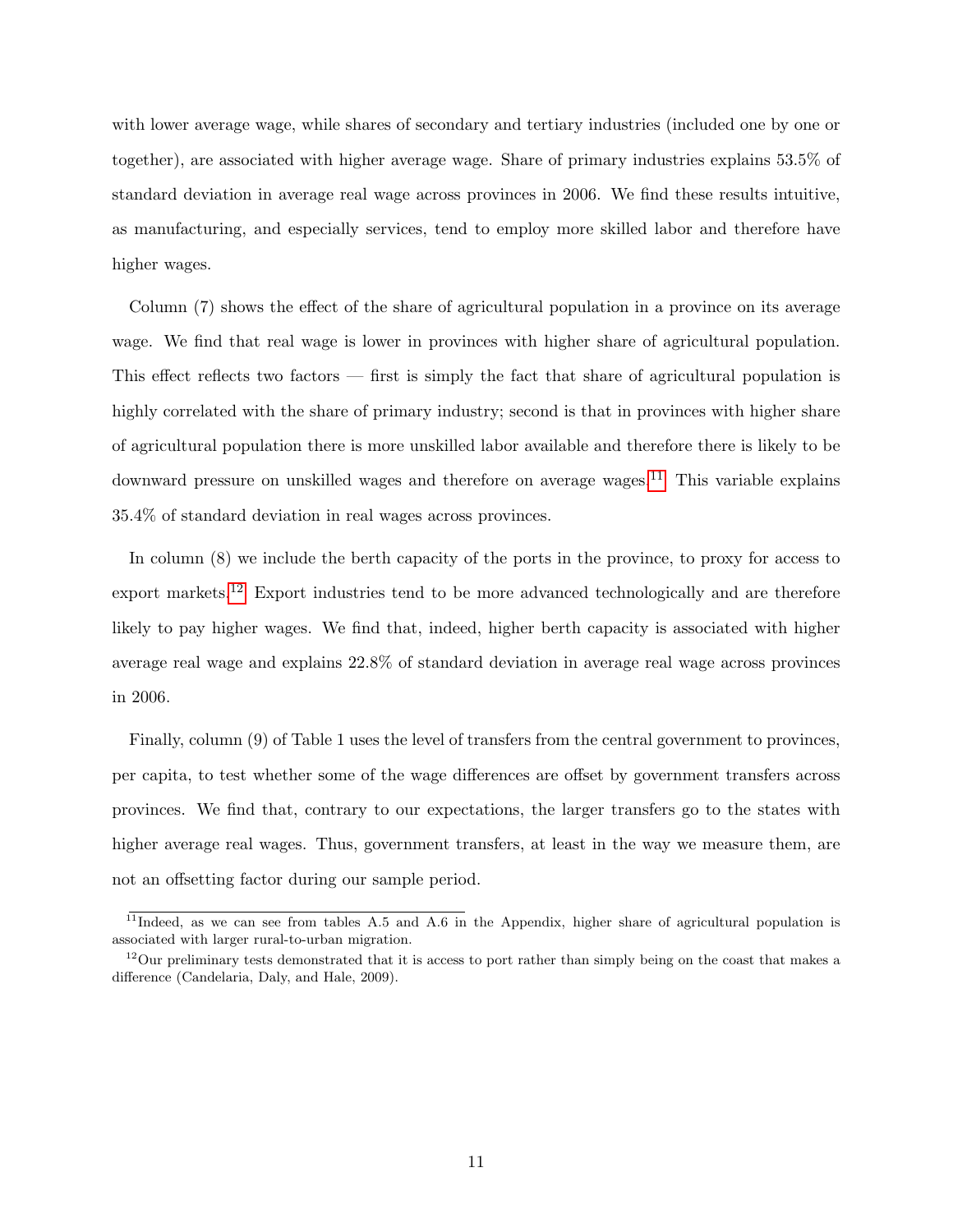#### 4.2 Labor mobility

Before addressing the question of whether cross-province migration offsets some of the wage differences, we have to establish that cross-province migration is driven at least in part by wage differences. To this end, we test whether cross-province migration into urban areas between 1995 and 2000 is correlated with differences in real wages across provinces in 1995 (Table 2) and, alternatively, with differences in real wages in 1990 and differences in the growth rate of real wages between 1990 and 1995 (Table 3). In such a setup, migration does not affect wage differences.<sup>[13](#page-12-0)</sup> We find that both the level and the growth rate of real wages have positive effects on migration into urban areas of a given province from other provinces.<sup>[14](#page-12-1)</sup> These results hold even when we control for the offsetting factors that we found to be important in the first part of our analysis.

Coefficients on offsetting factors have expected signs — higher education and larger share of tertiary industries attract more migrants, while a higher share of agricultural population and higher share of primary industries lower the inflow of migrants. Interestingly, the share of secondary industries, while associated with higher wages (see Table 1), has a negative effect on migration, while tertiary industries seem to attract migrants. Berth capacity does not enter significantly in these regressions.

Having established that migration is indeed driven by wage differences, we now turn to the main question of interest — Does migration offset any of the wage differences? To this end, we estimate the effect of cross-province migration into urban areas between 1995 and 2000 on real wages in 2001, while controlling for our offsetting factors in 2001. The results are reported in Table 4.[15](#page-12-2)

In column (1) we see that, far from offsetting wage differences, higher migration is associated with higher real wages. This effect is spurious, however. Because real wage differences across provinces are highly persistent over time, migration in 1995-2000 may be endogenous even with respect to 2001 real wages. To rule out this possibility, in column (2) we add the real wage in 1995 as an additional control variable. Once this control is included, migration no longer has a positive

<span id="page-12-0"></span> $^{13}$ An important caveat is that, because of the cross-section nature of the migration data, we are down to 28 observations and a cross-province regression.

<span id="page-12-1"></span><sup>&</sup>lt;sup>14</sup>For comparison, Tables A.5 and A.6 provide the same analysis for rural-to-urban migration *within* provinces.

<span id="page-12-2"></span> $15$  For comparison, results of similar tests for rural-to-urban migration within provinces are reported in Table A.7.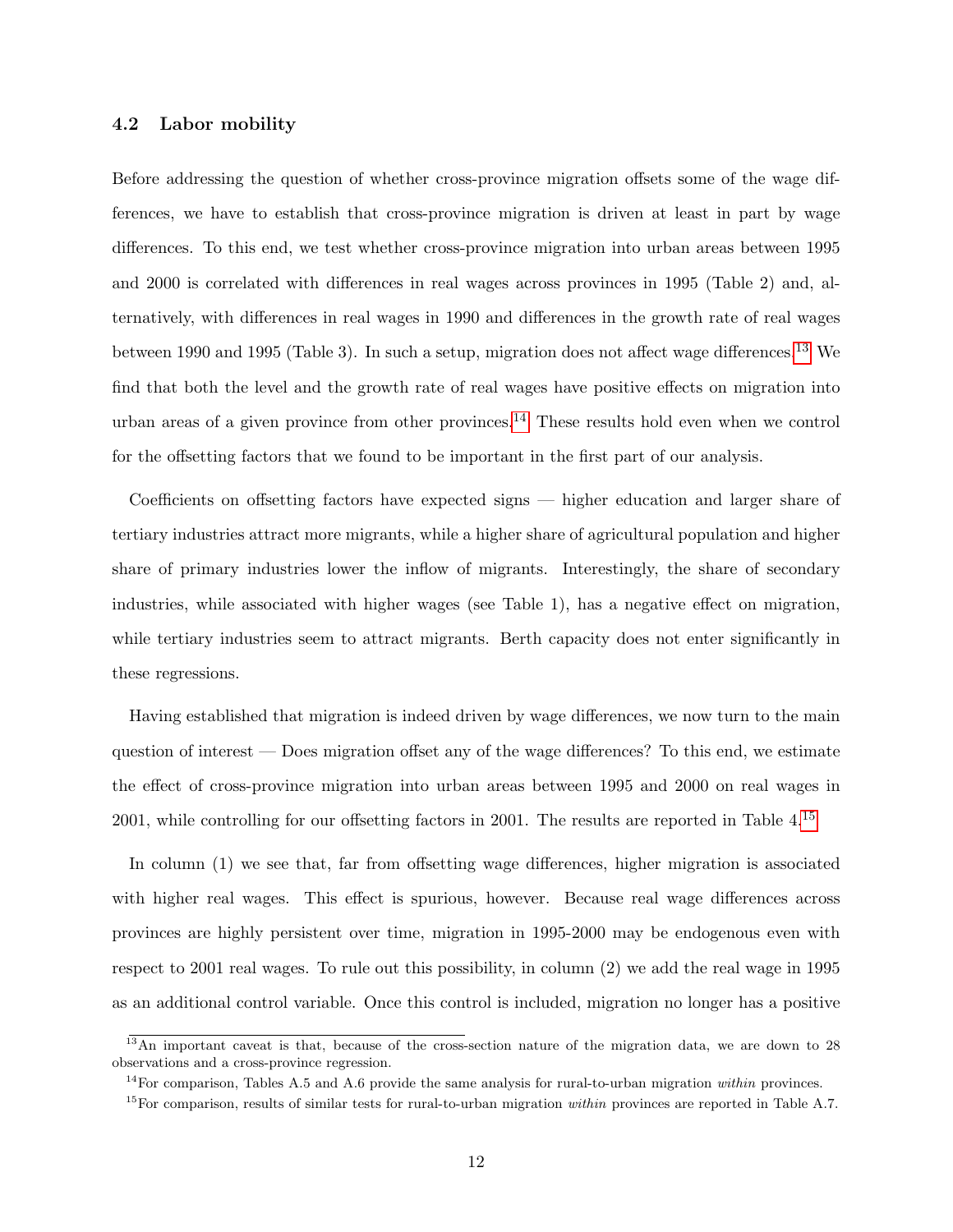effect on real wages. In fact, we find a negative effect in some specifications, which would indicate that there is some equalizing effect of migration, although this negative effect is never statistically significant and the reduction in the variance of the residual is minimal to nil (comparing column (2) with column (11)). We conclude, therefore, that the cross-province migration that occurred between 1995 and 2000 did not produce any equalizing effects.

## 5 Conclusion

Provincial statistics show that regional inequality in China has been persistent and even growing in the past two decades. We find that the main sources of this growth were structural and longterm factors such as labor quality, industrial composition, and geographical location. We find that interprovincial transfers did not offset wage inequality during our sample period, nor did interprovince migration. These findings suggest that regional income inequality in China is not likely to go away in the near future.

While we believe that fully removing barriers to labor mobility will help reduce cross-province wage inequality, we are aware that urban infrastructure is unable to accommodate large inflows of new migrants. We therefore view the message of this paper as more positive than normative given the gradual nature of structural changes and urban infrastructure development, we should expect regional inequality in China to persist for quite some time.

A policy implication of this observation is that social tensions that arise from such inequality may need to be addressed in the short run through redistribution. According to our analysis of the measures we considered, such redistribution has not been present during our sample period . The Chinese government, however, recognizes inequality as an important problem, which is reflected in its most recent five–year plan.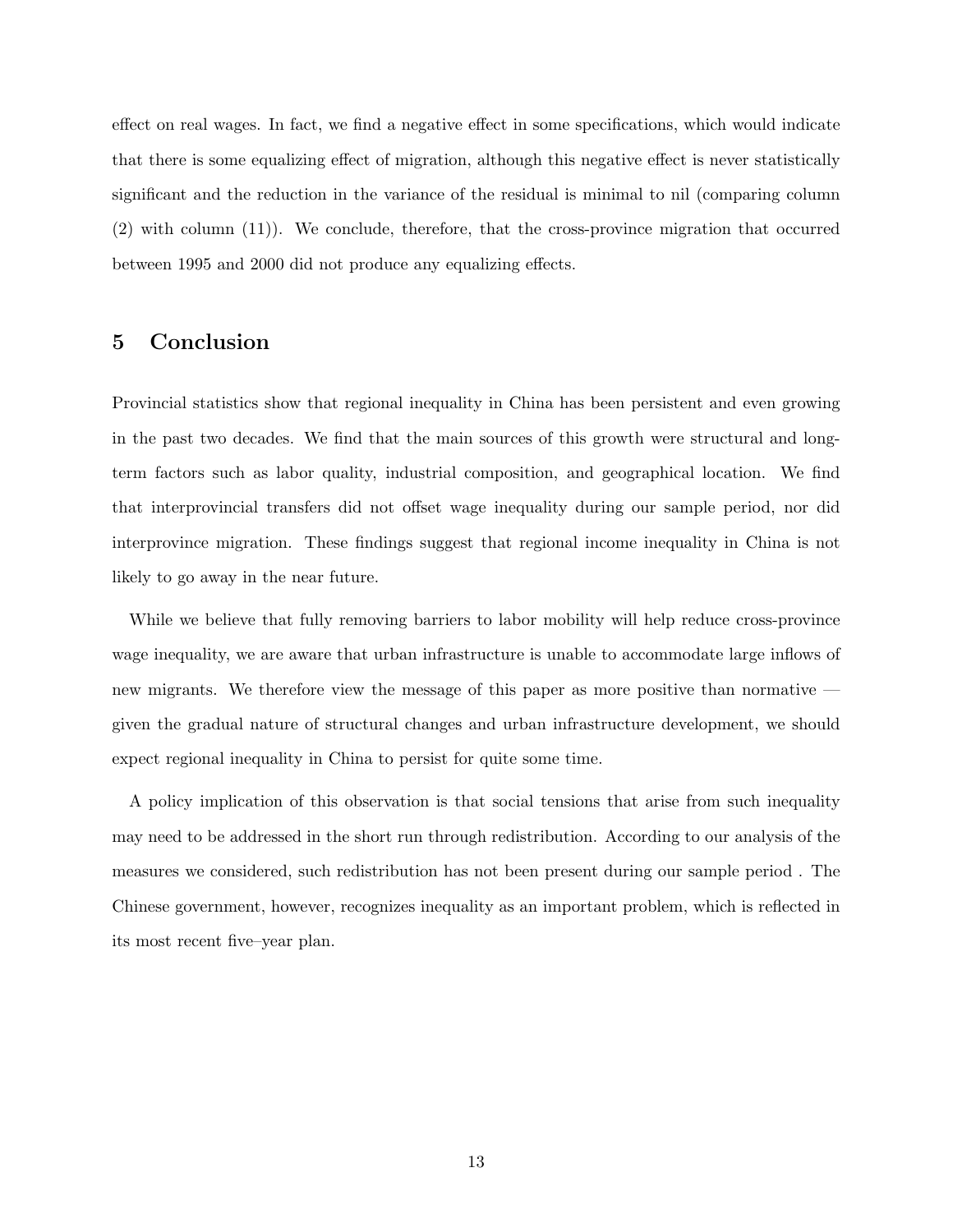# References

- Bound, J., and H. J. Holzer (2000): "Demand Shifts, Population Adjustments, and Labor Market Outcomes during the 1980s," *Journal of Labor Economics*, 18(1), 20–54.
- Candelaria, C., M. Daly, and G. Hale (2009): "Interprovincial Inequality in China," FRBSF Economic Letter, 2009-13.
- Chan, K. W., and Y. Hu (2003): "Urbanization in China in the 1990s: New Definition, Different Series, and Revised Trends," The China Review, 3(2), 49–71.
- CREMER, H., AND P. PESTIEAU (2007): "Factor Mobility and Redistribution," in *Handbook of* Regional and Urban Economics, vol. 4, pp. 2529–2560. Elsevier B.V.
- Fan, C. C. (2005): "Interprovincial Migration, Population Redistribution, and Regional Development in China: 1990 and 2000 Census Comparisons," The Professional Geographer, 57(2), 295–311.
- Fujita, M., and D. Hu (2001): "Regional disparity in China 19851994: The effects of globalization and economic liberalization," The Annals of Regional Science, 35(1), 3–37.
- Huber, P. (2006): "Regional Labor Market Developments in Transition," World Bank Policy Research Working Paper No. 3896.
- Jian, T., J. D. Sachs, and A. M. Warner (1996): "Trends in Regional Inequality in China," China Economic Review, 7(1), 1–21.
- Kanbur, R., and X. Zhang (1999): "Which Regional Inequality? The Evolution of Rural-Urban and Inland-Coastal Inequality in China from 1983 to 1995," Journal of Comparative Economics,  $27(4)$ .
- (2005): "Fifty Years of Regional Inequality in China: A Journey through Central Planning, Reform, and Openness," Review of Development Economics, 9(1), 87–106.
- LAVELY, W. (2001): "First Impressions from the 2000 Census of China," *Population and Develop*ment Review, 27(4), 755–769.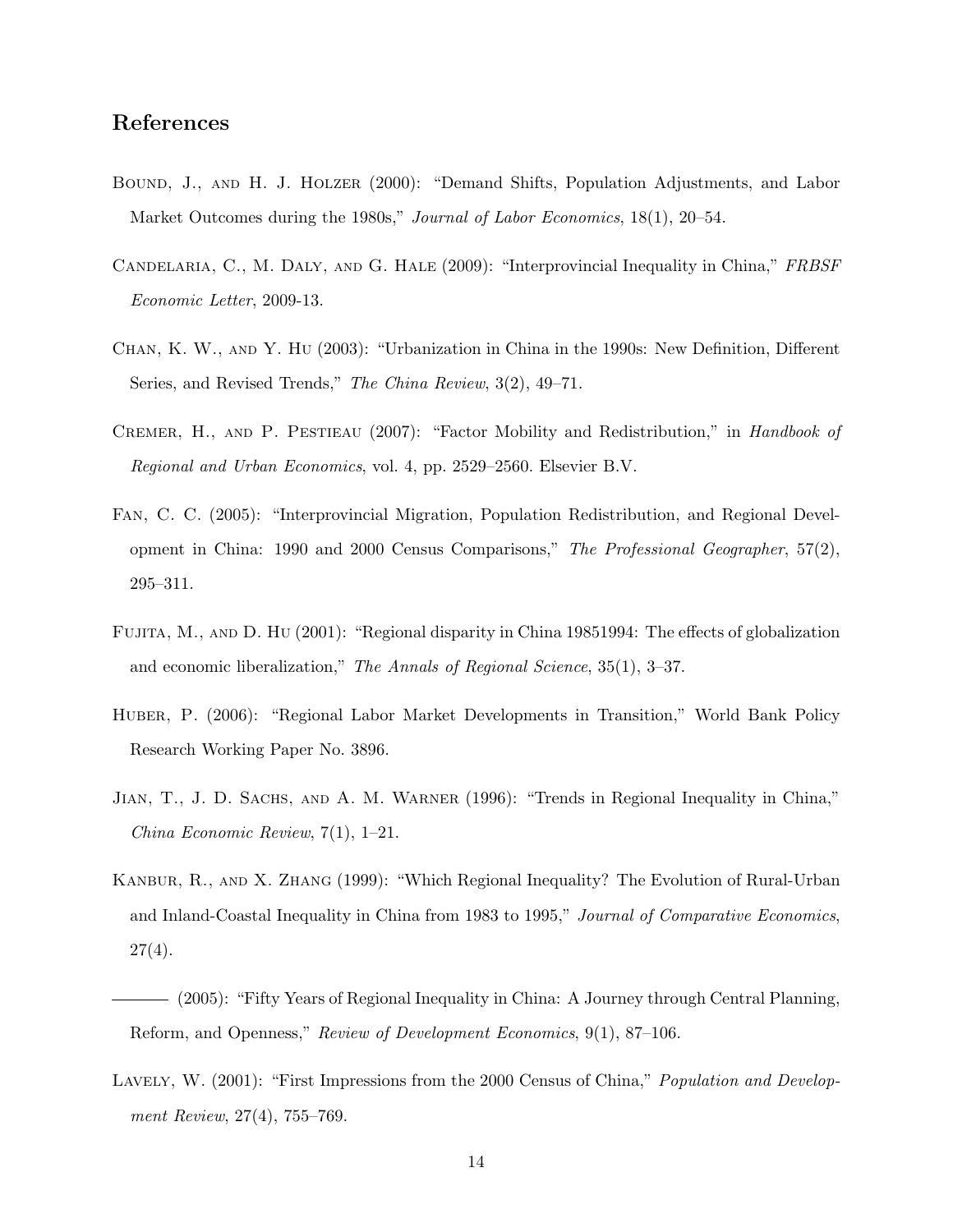- MAGRINI, S. (2007): "Regional (di)convergence," in Handbook of Regional and Urban Economics, vol. 4, pp. 2741–2796. Elsevier B.V.
- Meng, X., R. Gregory, and Y. Want (2005): "Poverty, Inequality, and Growth in Urban China, 1986-2000," Journal of Comparative Economics, 33(4), 710–729.
- Rice, P., and A. Venables (2003): "Equilibrium Regional Disparities: Theory and British Evidence," Regional Studies.
- WAN, G., M. LU, AND Z. CHEN (2007): "Globalization and Regional Income Inequality: Empirical Evidence from within China," The Review of Income and Wealth, 53(1), 35–59.
- Wang, F.-L. (2005): "China's Household Registration (Hukou) System: Discrimination and Reform," Discussion paper, Congressional Statement, available at http://www.cecc.gov/pages/roundtables/090205/Wang.php.
- WHALLEY, J., AND S. ZHANG (2004): "Inequality Change in China and (Hukou) Labour Mobility Restrictions," NBER Working Paper 10683.
- YAO, S., AND Z. ZHANG (2001): "On Regional Inequality and Diverging Clubs: A Case Study of Contemporary China," Journal of Comparative Economics, 29(3), 466–484.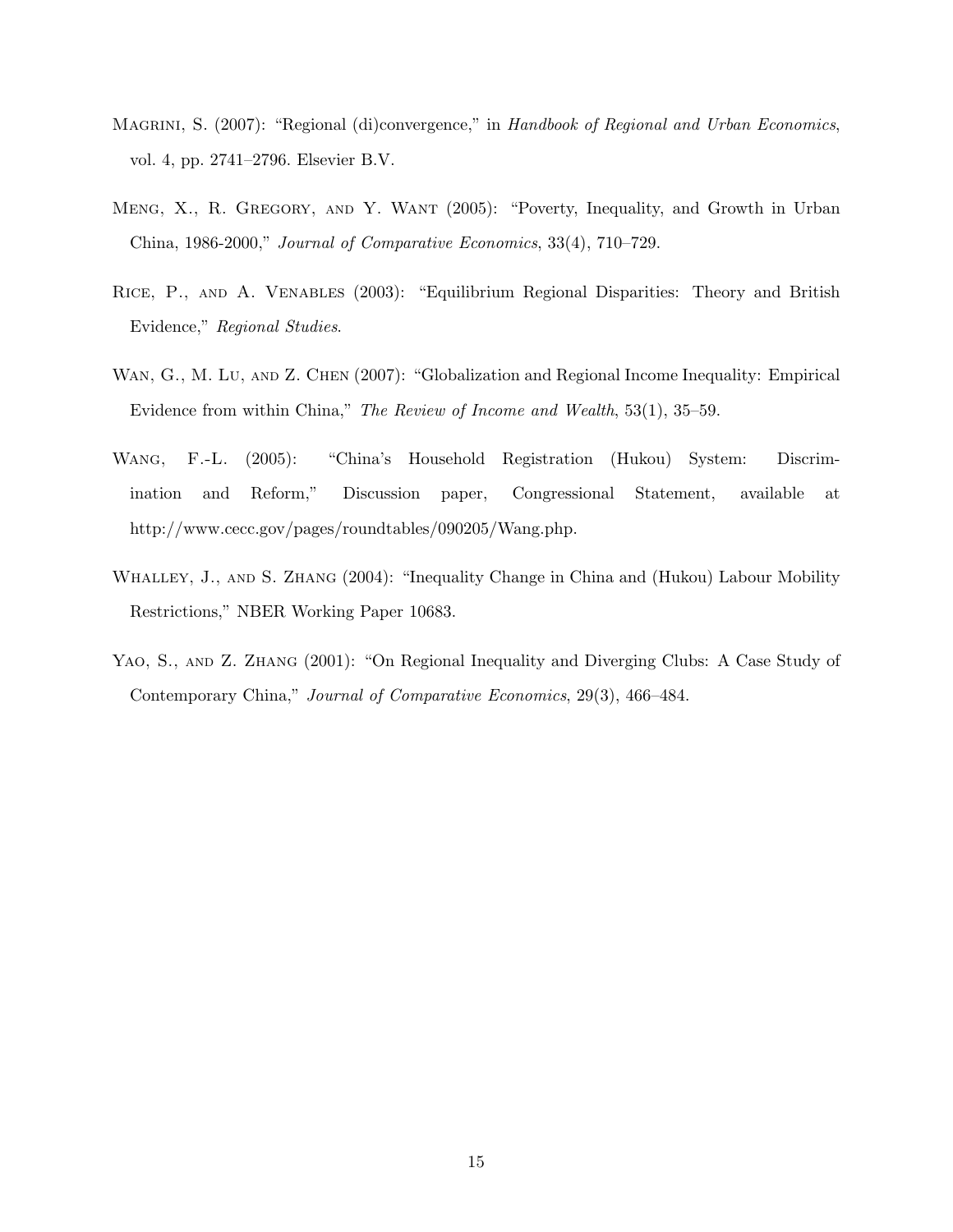

Figure 1: Inequality in nominal and real wages

Source: CEIC China Database, authors' calculations.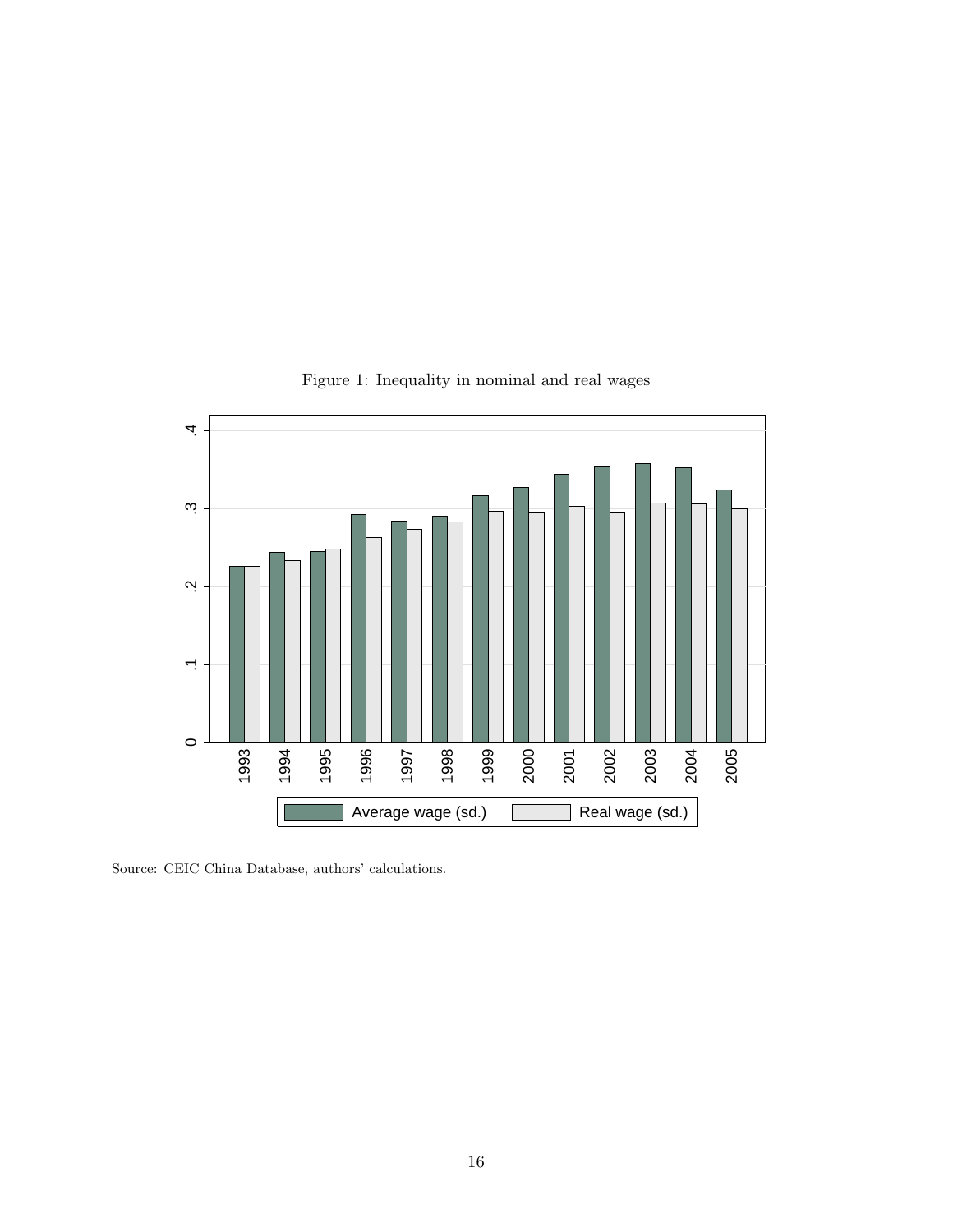|                  |            | Table 1: Are offsetting factors an explanation for wage inequality?                                                                                              |                       |                         |                            |                      |                   |               |            |
|------------------|------------|------------------------------------------------------------------------------------------------------------------------------------------------------------------|-----------------------|-------------------------|----------------------------|----------------------|-------------------|---------------|------------|
|                  | $\Xi$      | $\widehat{\Omega}$                                                                                                                                               | $\odot$               | $\widehat{\mathcal{A}}$ | $\widetilde{\mathfrak{G}}$ | $\widehat{\odot}$    | $\widetilde{\Xi}$ | $\circledast$ | ම          |
| educ_college     | $0.12***$  |                                                                                                                                                                  |                       |                         |                            |                      |                   |               |            |
|                  | (0.0096)   |                                                                                                                                                                  |                       |                         |                            |                      |                   |               |            |
| educ_spending    |            | $0.36***$<br>(0.015)                                                                                                                                             |                       |                         |                            |                      |                   |               |            |
| share_primary    |            |                                                                                                                                                                  | $-0.52***$<br>(0.025) |                         |                            |                      |                   |               |            |
| share_secondary  |            |                                                                                                                                                                  |                       | $0.35***$               |                            | $0.25***$            |                   |               |            |
| share_tertiary   |            |                                                                                                                                                                  |                       | (0.020)                 | $0.49***$                  | $0.25***$<br>(0.025) |                   |               |            |
|                  |            |                                                                                                                                                                  |                       |                         | (0.032)                    | (0.037)              |                   |               |            |
| share-ag-pop     |            |                                                                                                                                                                  |                       |                         |                            |                      | $-0.67***$        |               |            |
|                  |            |                                                                                                                                                                  |                       |                         |                            |                      | (0.051)           |               |            |
| berth_capacity   |            |                                                                                                                                                                  |                       |                         |                            |                      |                   | $0.65***$     |            |
| govt_transfer    |            |                                                                                                                                                                  |                       |                         |                            |                      |                   | (0.039)       | $0.088***$ |
|                  |            |                                                                                                                                                                  |                       |                         |                            |                      |                   |               | (0.026)    |
| Constant         | $-8.44***$ | $-10.9***$                                                                                                                                                       | $-7.12***$            | $-5.33***$              | $-8.68***$                 | $-6.90***$           | $-10.2***$        | $-14.5***$    | $-8.34***$ |
| Adj. $R^2$       | 0.28       | 0.71                                                                                                                                                             | 0.53                  | 0.44                    | 0.37                       | 0.50                 | 0.38              | 0.41          | 0.045      |
| Observations     | 392        | 224                                                                                                                                                              | 392                   | 392                     | 392                        | 392                  | 280               | 392           | 224        |
| 1st data year    | 1993       | 1999                                                                                                                                                             | 1993                  | 1993                    | 1993                       | 1993                 | 1997              | 1993          | 1999       |
| S.D. of residual | 19.8       | $10.8$                                                                                                                                                           | 11.0                  | 17.2                    | 16.6                       | 13.4                 | 15.3              | 18.3          | 24.4       |
| Number of        |            | Dependent variable: Average real wage, in percentage deviation from China mean.<br>movinces: $28$ : S.D. of real wage $(2006)$ : $23.7$ : last data year: $2006$ |                       |                         |                            |                      |                   |               |            |

Number of provinces: 28; S.D. of real wage (2006): 23.7; last data year: 2006.  $\frac{5}{2}$  $\frac{1}{2}$ Number of provinces: 28; S.D. of real wage (2006): .<br>OLS estimation. Standard errors in parentheses.<br>Significance levels: \*\*\* 1%; \*\* 5%; \* 10%.

OLS estimation. Standard errors in parentheses.

Significance levels: \*\*\*  $1\%$ ; \*\*  $5\%$ ; \*  $10\%$ .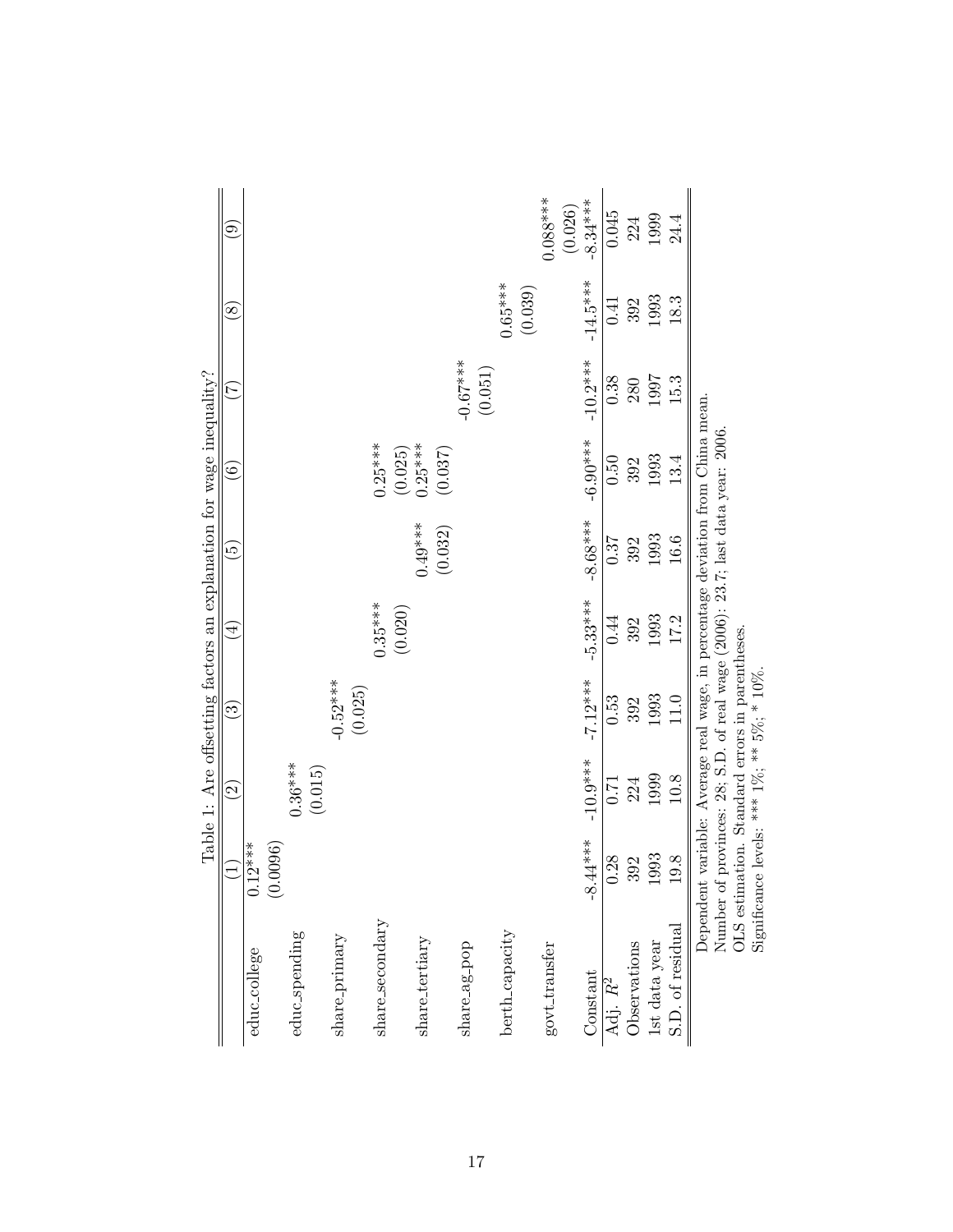|                   |           |                    | Table 2: Is migration explained by inequality? Interprovincial results                                       |                         |                          |                     |                      |                     |           |
|-------------------|-----------|--------------------|--------------------------------------------------------------------------------------------------------------|-------------------------|--------------------------|---------------------|----------------------|---------------------|-----------|
|                   |           | $\widehat{\Omega}$ | $\widehat{\mathbb{C}}$                                                                                       | $\widehat{\mathcal{A}}$ | $\widehat{\mathfrak{G}}$ | $\widehat{6}$       | E                    | $\widehat{\otimes}$ | ම         |
| real_wage95       | $16.6***$ | $13.0***$          | $13.6***$                                                                                                    | $13.4***$               | $12.5***$                | $13.0***$           | $12.9***$            | $13.8***$           | $17.4***$ |
|                   | (1.70)    | (1.43)             | (1.49)                                                                                                       | (2.00)                  | (1.54)                   | $(1.35)$<br>1.10*** | $\left( 1.44\right)$ | (1.59)              | (2.26)    |
| educ_college95    |           | $1.25***$          |                                                                                                              |                         |                          |                     | $0.93*$              | $1.59***$           |           |
|                   |           | (0.25)             |                                                                                                              |                         |                          | (0.37)              | (0.46)               | (0.40)              |           |
| share_ag_pop97    |           |                    | $-6.31***$                                                                                                   |                         |                          |                     | $-2.08$              |                     |           |
|                   |           |                    | (1.46)                                                                                                       |                         |                          |                     | (2.51)               |                     |           |
| share-primary95   |           |                    |                                                                                                              | $-3.16**$               |                          |                     |                      | $1.74\,$            |           |
|                   |           |                    |                                                                                                              | (1.24)                  |                          |                     |                      | (1.58)              |           |
| share_secondary95 |           |                    |                                                                                                              |                         | $-1.67*$                 | $-2.34***$          |                      |                     |           |
|                   |           |                    |                                                                                                              |                         | (0.82)                   | (0.75)              |                      |                     |           |
| share_tertiary95  |           |                    |                                                                                                              |                         | $7.28***$                | $4.15***$           |                      |                     |           |
|                   |           |                    |                                                                                                              |                         | (1.41)                   | (1.61)              |                      |                     |           |
| berth_capacity    |           |                    |                                                                                                              |                         |                          |                     |                      |                     | $-1.13$   |
|                   |           |                    |                                                                                                              |                         |                          |                     |                      |                     | (2.00)    |
| Constant          | 362.7***  | $306.5***$         | $304.5***$                                                                                                   | 327.9***                | $317.9***$               | $308.3***$          | $301.7***$           | 310.1***            | 382.8***  |
| Adj. $R^2$        | 0.78      | 0.88               | 0.87                                                                                                         | 0.82                    | 0.89                     | 0.92                | 0.88                 | 0.89                | 77.0      |
|                   |           |                    | Dependent Variable: Migration to urban areas in province <i>i</i> from anywhere outside province <i>i</i> in |                         |                          |                     |                      |                     |           |

1995-2000, in basis points of total province population in 1997.

1995-2000, in basis points of total province population in 1997. <br>28 observation. OLS estimation. Standard errors in parentheses. Significance levels: \*\*\* 1%; \*\* 5%; \* 10%. 28 observation. OLS estimation. Standard errors in parentheses.

Significance levels:  $***$  1%;  $**$  5%;  $*$  10%.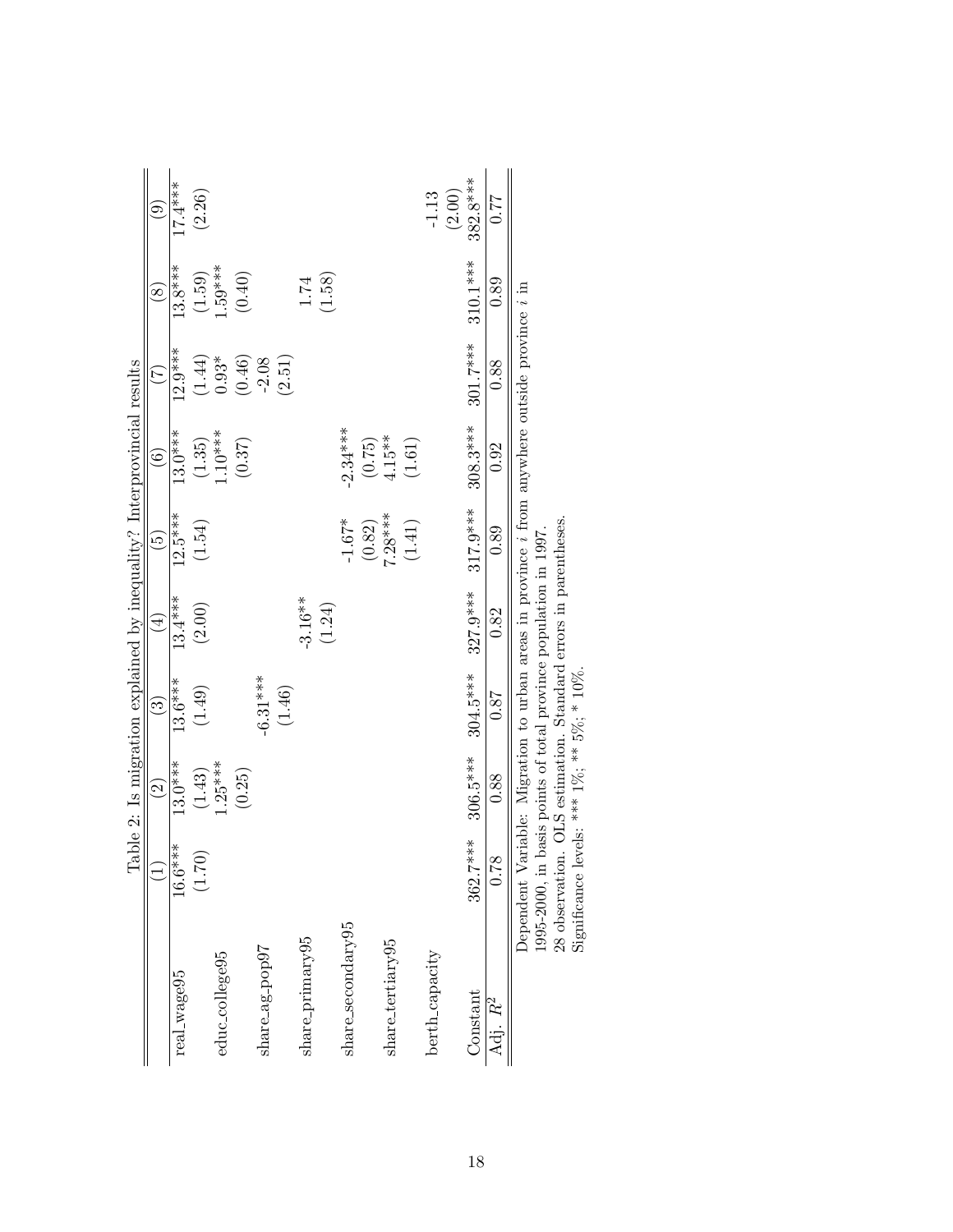| Tabl                | $\widehat{\Xi}$    | $\widehat{c}$                          | e 3: Is migration explained by the growth in inequality? Interprovincial results<br>$\binom{3}{2}$ | $(\pm)$              | $\widetilde{G}$     | $\widehat{\odot}$   | (7)                 | $\circledS$          | ම                    |
|---------------------|--------------------|----------------------------------------|----------------------------------------------------------------------------------------------------|----------------------|---------------------|---------------------|---------------------|----------------------|----------------------|
| agrwage90to95       | $62.7***$          | 54.7***                                | 60.7***                                                                                            | $46.8**$             | $43.5***$           | 52.0***             | 56.1***             | 59.1***              | 65.0***              |
|                     | (18.9)             |                                        |                                                                                                    |                      |                     |                     |                     |                      |                      |
| real_wage90         | $17.8***$          | $(14.4)$<br>13.1***                    | $(15.0)$<br>13.2***                                                                                | $(18.1)$<br>14.4 *** | $(14.1)$<br>13.4*** | $(13.6)$<br>13.1*** | $(14.6)$<br>12.8*** | $(15.8)$<br>13.5 *** | $(20.4)$<br>18.4 *** |
|                     | (2.67)             | (2.28)                                 | (2.43)                                                                                             | (2.76)               | (2.15)              | $(2.00)$<br>0.97**  | $(2.33)$<br>$0.93*$ |                      | (3.15)               |
| educ_college95      |                    | $1.27***$                              |                                                                                                    |                      |                     |                     |                     | $(2.35)$<br>1.53***  |                      |
|                     |                    | (0.28)                                 |                                                                                                    |                      |                     | (0.44)              | (0.52)              | (0.47)               |                      |
| share_ag_pop97      |                    |                                        | $-6.50***$                                                                                         |                      |                     |                     | $-2.20$             |                      |                      |
|                     |                    |                                        | (1.66)                                                                                             |                      |                     |                     | (2.87)              |                      |                      |
| share-primary95     |                    |                                        |                                                                                                    | $-3.38**$            |                     |                     |                     | 1.30                 |                      |
|                     |                    |                                        |                                                                                                    | (1.32)               |                     |                     |                     | (1.81)               |                      |
| share_secondary95   |                    |                                        |                                                                                                    |                      | $-1.66*$            | $-2.26**$           |                     |                      |                      |
|                     |                    |                                        |                                                                                                    |                      |                     | $(0.86)$            |                     |                      |                      |
| share_tertiary95    |                    |                                        |                                                                                                    |                      | $(0.89)$<br>7.52*** | $4.79***$           |                     |                      |                      |
|                     |                    |                                        |                                                                                                    |                      | (1.51)              | (1.87)              |                     |                      |                      |
| berth_capacity      |                    |                                        |                                                                                                    |                      |                     |                     |                     |                      | $-0.72$              |
|                     |                    |                                        |                                                                                                    |                      |                     |                     |                     |                      | (2.13)               |
| Constant            | $-87.3$            | $-74.0$                                | $-111.5$                                                                                           | $-16.4$              | $-2.71$             | $-57.6$             | $-85.7$             | $-98.5$              | $-90.3$              |
| Adj. R <sup>2</sup> | 0.75               | 0.85                                   | 0.84                                                                                               | 0.79                 | 0.88                | 0.89                | 0.85                | 0.85                 | 0.74                 |
|                     | $\frac{1}{1}$<br>ř | $\ddot{\cdot}$<br>$\ddot{\phantom{0}}$ |                                                                                                    |                      | .<br>.              |                     | $\ddot{\cdot}$      |                      |                      |

Dependent Variable: Migration to urban area in province *i* from anywhere outside province *i* in 1995-2000, in basis points of total province population in 1997.<br>28 observation. OLS estimation. Standard errors in parenth Dependent Variable: Migration to urban area in province i from anywhere outside province i in

1995-2000, in basis points of total province population in 1997.

28 observation. OLS estimation. Standard errors in parentheses.

Significance levels: \*\*\*  $1\%$ ; \*\*  $5\%$ ; \*  $10\%$ .

19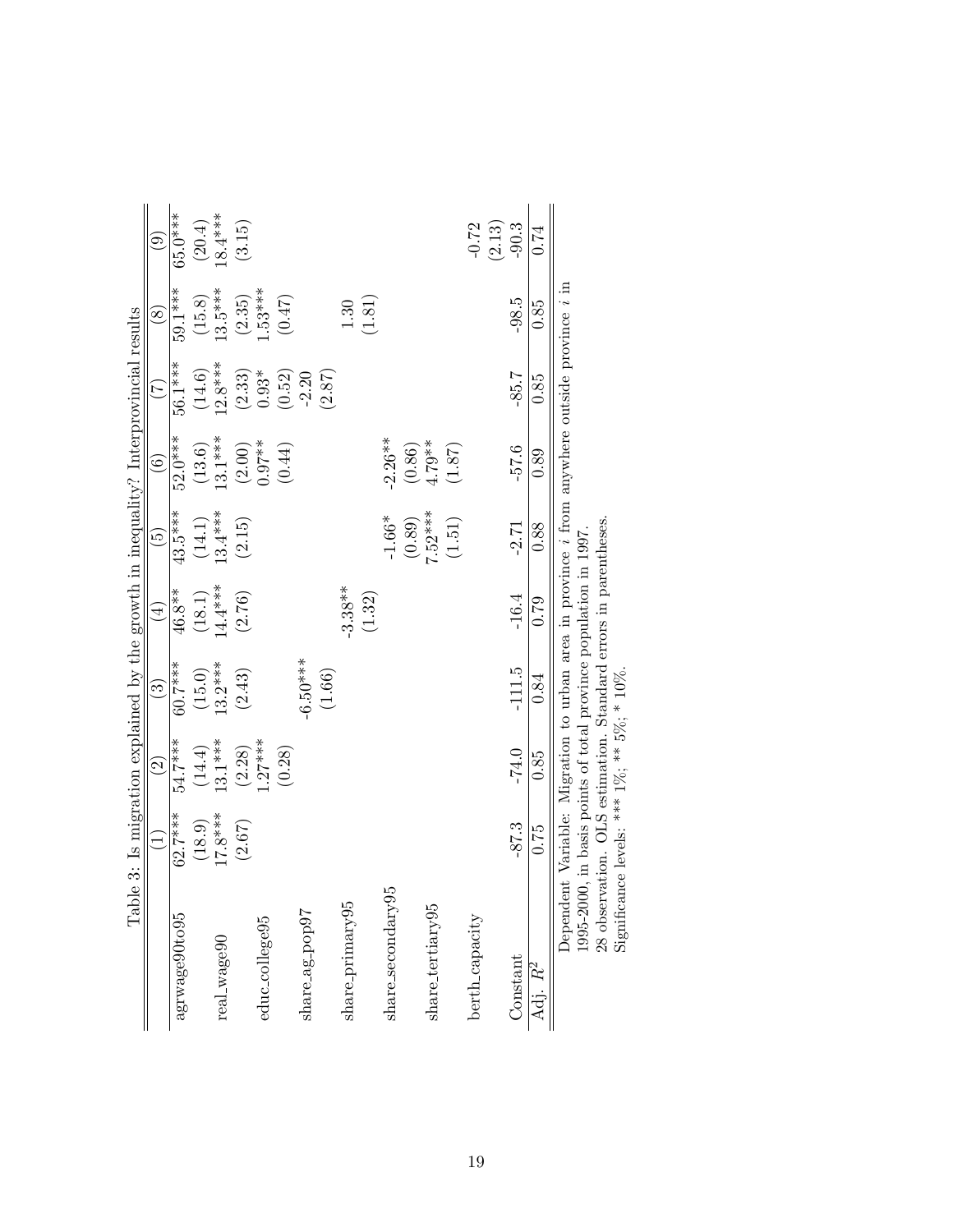|                              |                     | Table                                                    |                        |                     |                      | 4: Does migration reduce inequality? Interprovincial results                                |                     |                                                         |           |                       |           |
|------------------------------|---------------------|----------------------------------------------------------|------------------------|---------------------|----------------------|---------------------------------------------------------------------------------------------|---------------------|---------------------------------------------------------|-----------|-----------------------|-----------|
|                              |                     | $\widehat{2}$                                            | $\widehat{\mathbb{C}}$ | $\bigoplus$         | $\widetilde{\Theta}$ | $\widehat{6}$                                                                               | E                   | $\circledS$                                             | ම         | $\left(10\right)$     | $\Xi$     |
| xp_migration                 | $0.056***$          | 0.000                                                    | $-0.0097$              | $-0.017$            | $-0.0085$            | $-0.0015$                                                                                   | $-0.010$            | $-0.0029$                                               | $-0.012$  | 0.00050               |           |
|                              | (0.0071)            | (0.0091)                                                 | (0.013)                | (0.010)             | (0.0097)             | (0.0086)                                                                                    | (0.012)             | (0.013)                                                 | (0.012)   | $(0.0093)$<br>1.15*** |           |
| real_wage95                  |                     | $1.19***$                                                | $1.28***$              | $1.16***$           | $1.17***$            | $1.06***$                                                                                   | $1.27***$           | $1.08***$                                               | $1.29***$ |                       | $1.19***$ |
|                              |                     | (0.17)                                                   | $(0.19)$               | $\left(0.15\right)$ | (0.16)               | (0.17)                                                                                      | (0.18)              | (0.22)                                                  | (0.18)    | (0.19)                | (770.0)   |
| educ_college01               |                     |                                                          | 0.029                  |                     |                      |                                                                                             |                     |                                                         |           |                       |           |
|                              |                     |                                                          | (0.027)                |                     |                      |                                                                                             |                     |                                                         |           |                       |           |
| educ_spending01              |                     |                                                          |                        | (0.052)<br>$0.14**$ |                      |                                                                                             |                     |                                                         |           |                       |           |
| share <sub>-</sub> primary01 |                     |                                                          |                        |                     | $-0.15*$             |                                                                                             |                     |                                                         |           |                       |           |
|                              |                     |                                                          |                        |                     | (0.077)              |                                                                                             |                     |                                                         |           |                       |           |
| ${\rm share\_secondary01}$   |                     |                                                          |                        |                     |                      | $0.11**$                                                                                    |                     | $\begin{array}{c} 0.10 \\ (0.066) \\ 0.016 \end{array}$ |           |                       |           |
|                              |                     |                                                          |                        |                     |                      | (0.053)                                                                                     |                     |                                                         |           |                       |           |
| share_tertiary01             |                     |                                                          |                        |                     |                      |                                                                                             | (0.093)<br>$0.12\,$ | (0.11)                                                  |           |                       |           |
| share_ag_pop01               |                     |                                                          |                        |                     |                      |                                                                                             |                     |                                                         | $-0.17$   |                       |           |
|                              |                     |                                                          |                        |                     |                      |                                                                                             |                     |                                                         | (0.11)    |                       |           |
| berth                        |                     |                                                          |                        |                     |                      |                                                                                             |                     |                                                         |           | 0.042                 |           |
|                              |                     |                                                          |                        |                     |                      |                                                                                             |                     |                                                         |           | (0.093)               |           |
| Constant                     | $-20.0***$          | 1.93                                                     | 4.44                   | 4.44                | 3.92                 | 2.40                                                                                        | 4.29                | 2.71                                                    | 4.53      | $1.01\,$              | 1.94      |
| Adj. $R^2$                   | 0.70                | 0.89                                                     | 0.89                   | 0.92                | 0.90                 | 0.91                                                                                        | 0.90                | 0.90                                                    | 0.90      | 0.89                  | 0.90      |
| S.D. of residual             | 13.6                | <b>L62</b>                                               | 7.72                   | 0.30                | 7.35                 | 7.28                                                                                        | 7.67                | 7.28                                                    | 7.54      | 7.88                  | 1.6.7     |
|                              | Dependent variable: |                                                          |                        |                     |                      | Average real wage, in percentage deviation from China mean                                  |                     |                                                         |           |                       |           |
|                              |                     | Number of provinces: 28; S.D. of real wage: 25.2 (2001); |                        |                     |                      |                                                                                             |                     |                                                         |           |                       |           |
|                              |                     |                                                          |                        |                     |                      | OLS estimation. Standard errors in parentheses. Significance levels: **** 1%, ** 5%, * 10%. |                     |                                                         |           |                       |           |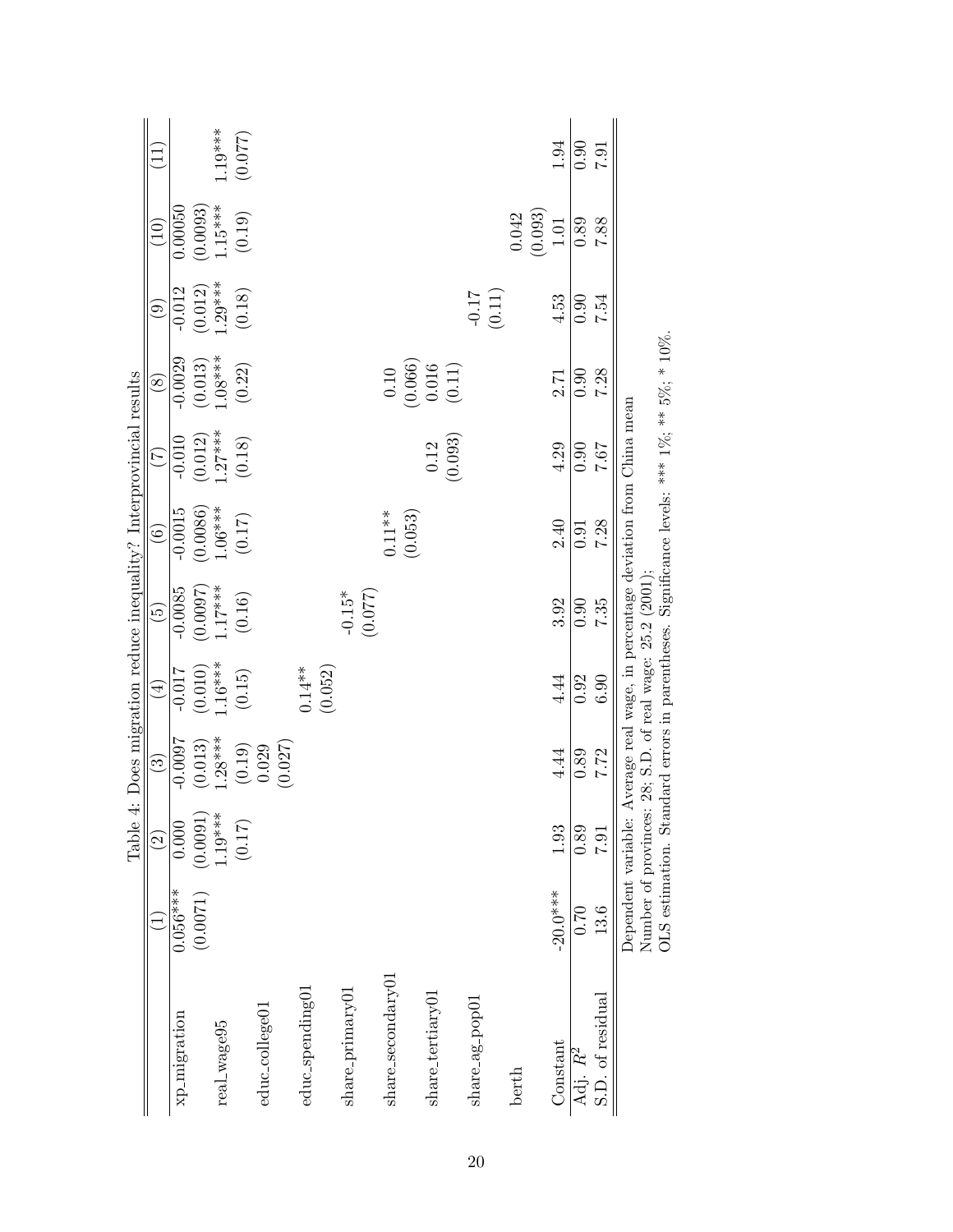# A Appendix

Table A.1: Variable Definitions

- nominal wage Average annual wage in yuan per person for staff and workers in enterprises, institutions, and government agencies, which reflects the general level of wage income.
- cpi Consumer price index;  $1988 = 100$ .
- real wage Average annual wage in yuan per person for staff and workers in enterprises, institutions, and government agencies deflated by the consumer price index  $(1988 = 100)$ .
- educ college Number of college graduates of regular institutions of higher learning scaled by population.
- educ spending Expenditure of provincial government on education scaled by population.

share primary Share of employees involved in the production of raw goods (primary sector).

share\_secondary Share of employees involved in the manufacture of goods (secondary sector).

share tertiary Share of employees in the services sector (tertiary sector).

share ag pop Share of agricultural population.

berth capacity Number of berths in major coastal ports (10,000 ton class, end of year 2000).

- govt transfer National government subsidy to provincial government per capita.
- xp migration Number of migrants moving into an urban area of a province from an urban or rural area in another province. This variable is scaled by population in 1997 in the destination province (in basis points).
- ru migration Number of migrants moving into an urban area of a given province from a rural area in that province. This variable is scaled by the population in 1997 in the province (in basis points).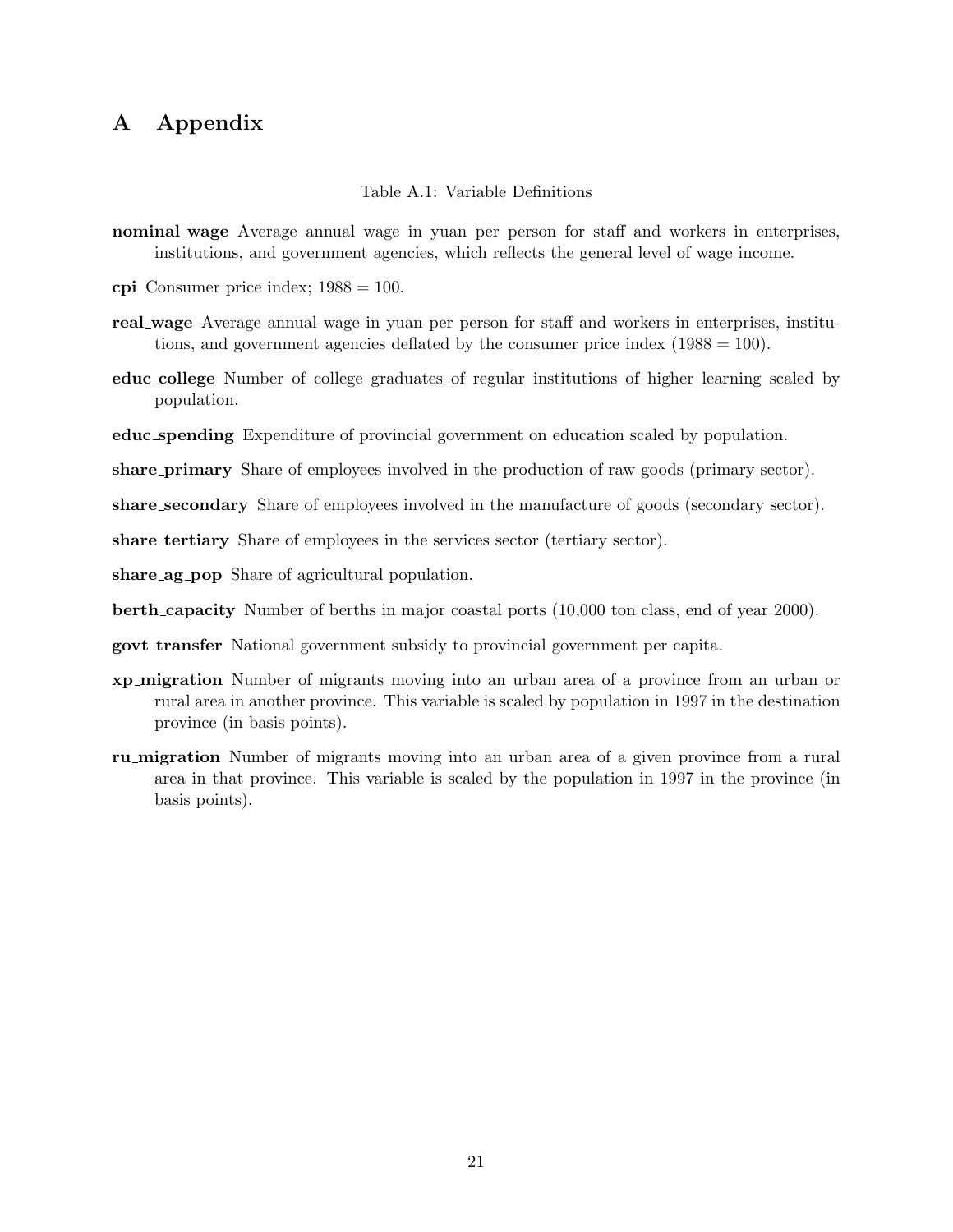Table A.2: Summary Statistics

| 1st year data | Mean (level) | Std. Dev.(level) | Mean $(PD)$ | Std. Dev (PD) |
|---------------|--------------|------------------|-------------|---------------|
| 1993          | 10491.9      | 6483.7           | 1.95        | 30.3          |
| 1993          | 249.7        | 37.1             |             |               |
| 1993          | 3950.4       | 2005.6           | $-5.93$     | 22.7          |
| 1993          | 0.001        | .001             | 18.5        | 99.9          |
| 1999          | 77.1         | 52.9             | 12.5        | 56.0          |
| 1993          | 0.49         | 0.16             | $-0.67$     | 32.1          |
| 1993          | 0.22         | 0.10             | $-4.1$      | 43.8          |
| 1993          | 0.29         | 0.08             | 4.7         | 28.1          |
| 1997          | 0.68         | 0.16             | $-5.3$      | 22.0          |
| 1993          | 12.8         | 22.2             | —           |               |
| 1999          | 303.6        | 177.5            | 21.9        | 60.3          |
| 1993          | 0.26         | 0.36             |             |               |
| 1993          | 0.24         | 0.10             |             |               |
|               |              |                  |             |               |

See Table A.1. for variable definitions.

PD is percent deviation from country average in each year.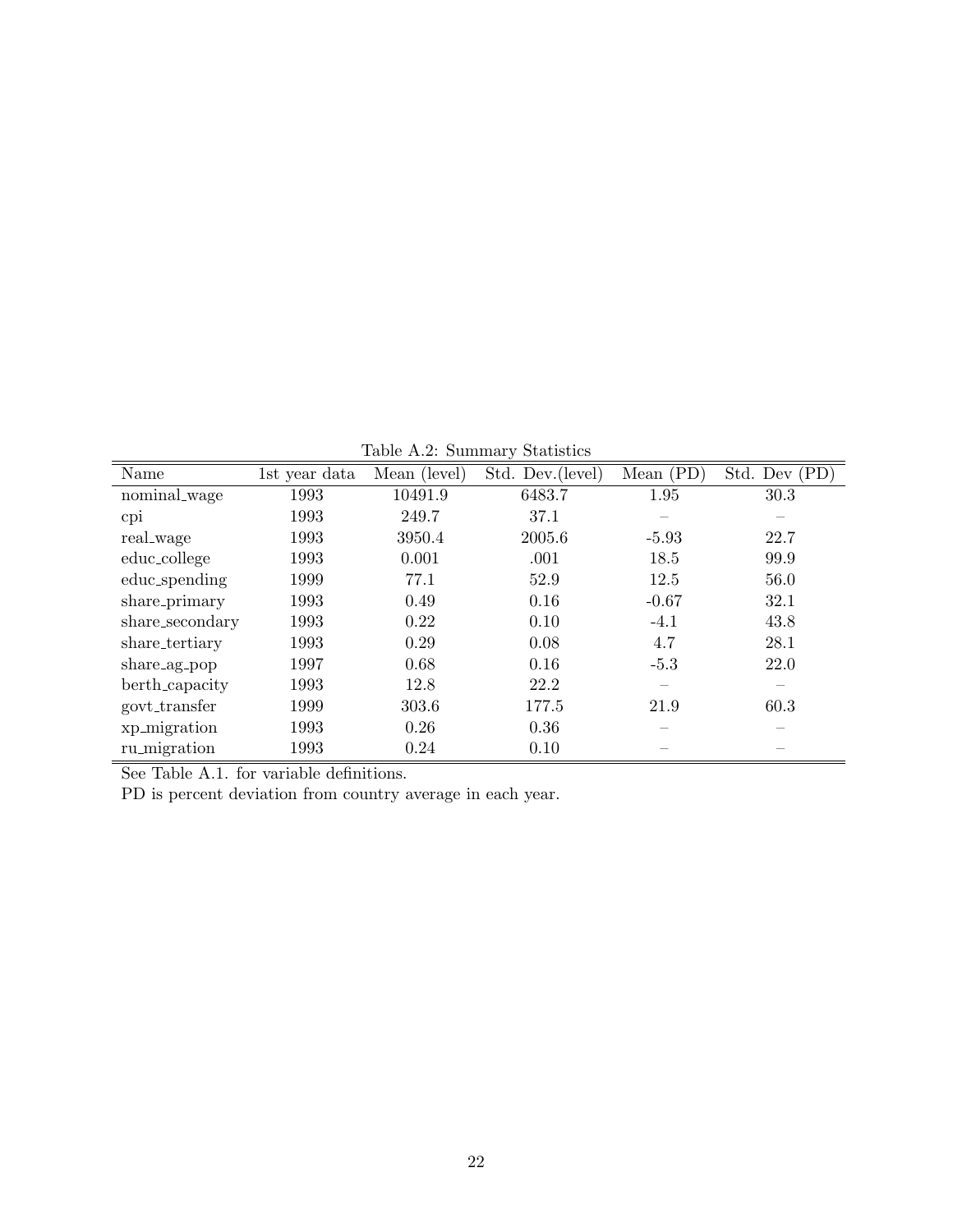|                   |              | Cross-Province             |                     | Intraprovince                              |
|-------------------|--------------|----------------------------|---------------------|--------------------------------------------|
|                   |              | In-migration to urban area |                     | In-migration to urban area from rural area |
|                   | Gross number | Share province pop         | <b>Gross Number</b> | Share province pop                         |
|                   | (thousands)  | (basis points)             | (thousands)         | (basis points)                             |
| Anhui             | 174          | .028                       | 1143                | .19                                        |
| Beijing           | 1592         | 1.3                        | 227                 | .18                                        |
| Chongqing/Sichuan | 448          | .039                       | 3031                | .26                                        |
| Fujian            | 905          | .28                        | 1413                | .43                                        |
| Gansu             | 182          | .073                       | 468                 | .19                                        |
| Guangdong         | 8534         | 1.2                        | 3863                | .55                                        |
| Guangxi           | 236          | .051                       | 1116                | .24                                        |
| Guizhou           | 202          | .056                       | 681                 | .19                                        |
| Hainan            | 183          | .25                        | 191                 | .26                                        |
| Hebei             | 497          | .076                       | 1415                | .22                                        |
| Heilongjiang      | 238          | .063                       | 613                 | .16                                        |
| Henan             | 326          | .035                       | 1576                | .17                                        |
| Hunan             | 273          | .042                       | 1429                | .22                                        |
| Inner Mongolia    | 228          | .098                       | 797                 | .34                                        |
| Jiangsu           | 1265         | .18                        | 2168                | .3                                         |
| Jiangxi           | 163          | .039                       | 922                 | .22                                        |
| Jilin             | 206          | .079                       | 413                 | .16                                        |
| Liaoning          | 600          | .14                        | 742                 | .18                                        |
| Ningxia           | 76           | .14                        | 141                 | .27                                        |
| Qinghai           | 70           | .14                        | 90                  | .18                                        |
| Shaanxi           | 366          | $\cdot$ 1                  | 714                 | $\cdot$ 2                                  |
| Shandong          | 667          | .076                       | 2860                | $.33\,$                                    |
| Shanghai          | 1947         | 1.3                        | 344                 | .24                                        |
| Shanxi            | 225          | .072                       | 734                 | .23                                        |
| Tianjin           | 442          | .46                        | 148                 | .16                                        |
| Xinjiang          | 551          | $.32\,$                    | $324\,$             | $.19\,$                                    |
| Yunnan            | 627          | .15                        | 1042                | $.25\,$                                    |
| Zhejiang          | 1892         | .43                        | 2236                | $.5\,$                                     |

Table A.3: Migration Statistics: Cross-Province and Intraprovince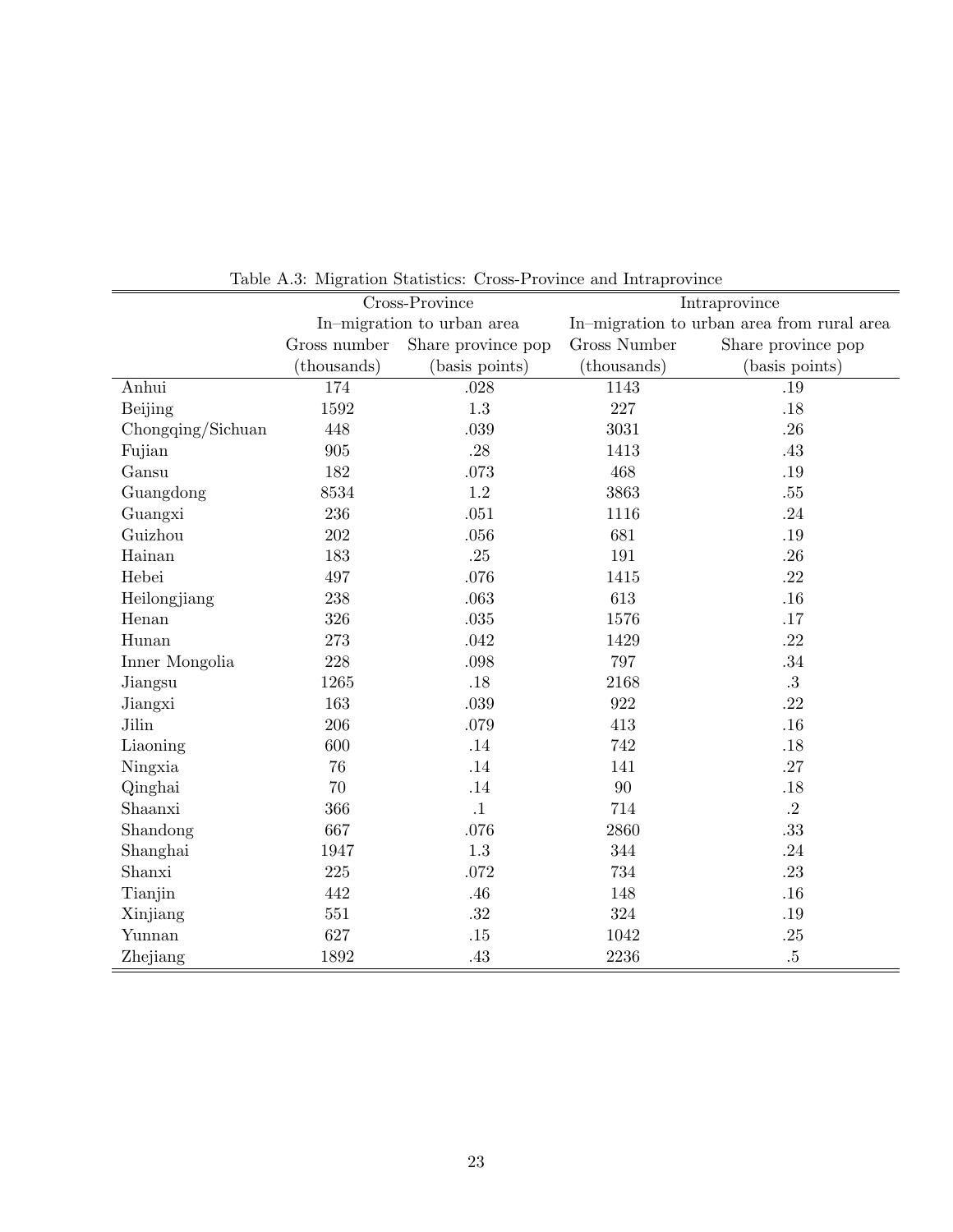|                 |      |                            | Table A.4: Correlation matrix for offsetting factors. |                                                              |                                             |                                                               |                             |
|-----------------|------|----------------------------|-------------------------------------------------------|--------------------------------------------------------------|---------------------------------------------|---------------------------------------------------------------|-----------------------------|
| N obs. $= 224$  |      | educ_college educ_spending | share_primary                                         | share_secondary                                              | share_tertiary                              |                                                               | share_ag_pop berth_capacity |
| educ_college    |      | $\ddot{s}$                 | $-0.82$                                               | 0.63                                                         | 0.85                                        |                                                               | 0.35                        |
| educ_spending   | 0.81 | 00                         | $-0.86$<br>$1.00$<br>$-0.88$<br>$-0.36$               | $\begin{array}{c} 0.71 \\ -0.88 \\ 1.00 \\ 0.53 \end{array}$ | $0.80$<br>$-0.86$                           | $-0.81$<br>$-0.83$<br>$-0.62$<br>$-0.62$<br>$-0.84$<br>$1.00$ | 0.56                        |
| share-primary   | 0.82 | .86<br>٢                   |                                                       |                                                              |                                             |                                                               |                             |
| share_secondary | 0.63 | 17.                        |                                                       |                                                              |                                             |                                                               | $-0.59$<br>0.67<br>0.35     |
| share_tertiary  | 0.85 | 80                         |                                                       |                                                              | $\begin{array}{c} 0.53 \\ 1.00 \end{array}$ |                                                               |                             |
| share_ag_pop    | 0.81 | 86.<br>٢                   | 0.83                                                  | 0.62                                                         | 0.84                                        |                                                               | $-0.53$                     |
| berth_capacity  | 0.35 | 56                         | 0.59                                                  | 167                                                          | 0.35                                        | 0.53                                                          | 00.1                        |

| $+1102$ to $-102$              |  |
|--------------------------------|--|
| $\frac{1}{2}$<br>Î             |  |
| r<br>Civit<br>I<br>)           |  |
| i matrix i                     |  |
| $-2$<br><b>Contractor</b><br>Ì |  |
| .<br>.<br>.                    |  |
| ă<br>ł                         |  |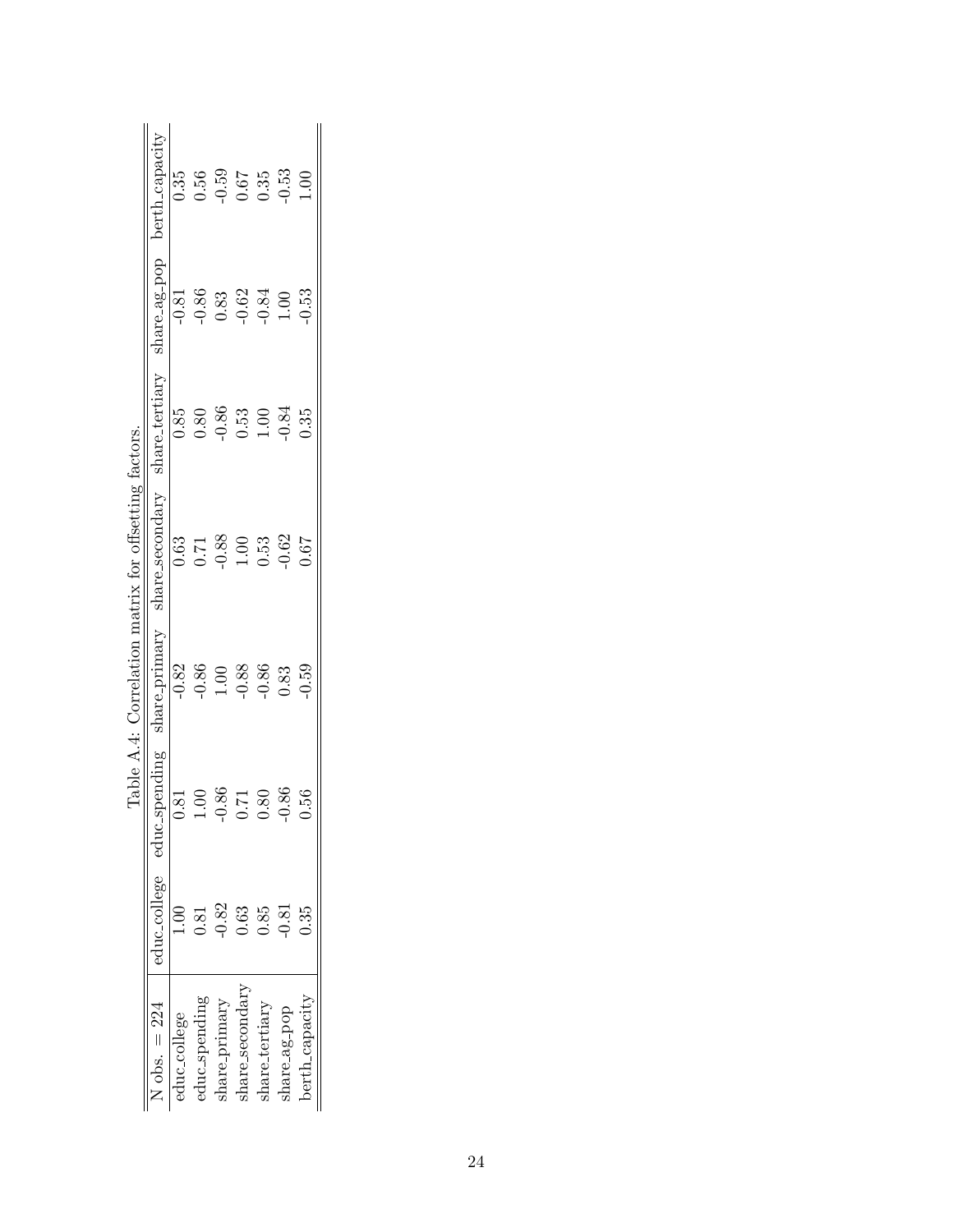|                              |                  | Table A.5: Is migration explained by inequality? Intraprovincial results                                  |                        |             |                                               |                                                         |                                                                   |                                    |                        |
|------------------------------|------------------|-----------------------------------------------------------------------------------------------------------|------------------------|-------------|-----------------------------------------------|---------------------------------------------------------|-------------------------------------------------------------------|------------------------------------|------------------------|
|                              | $\Xi$            | $\widehat{\mathfrak{O}}$                                                                                  | $\widehat{\mathbb{G}}$ | $\bigoplus$ | $\widetilde{5}$                               | $\widehat{\odot}$                                       | $\widehat{\mathcal{L}}$                                           | $\circledS$                        | $\widehat{\mathbf{e}}$ |
| real_wage95                  | $2.61***$        | $4.30***$                                                                                                 | 4.04***                | $4.25***$   | $4.33***$                                     | $3.96***$                                               | 4.34****                                                          | 4.07****                           | $2.83***$              |
|                              | (0.83)           | $(0.72)$<br>-0.58***                                                                                      | (0.75)                 | (0.97)      | (0.99)                                        | $(0.84)$<br>-0.75***                                    |                                                                   |                                    | $(1.11)$               |
| educ_college95               |                  |                                                                                                           |                        |             |                                               |                                                         |                                                                   |                                    |                        |
|                              |                  | $\left(0.13\right)$                                                                                       |                        |             |                                               | $\left(0.23\right)$                                     | $\begin{array}{c} (0.73) \\ \text{-}0.44^* \\ (0.23) \end{array}$ | $(0.82)$<br>$-0.69***$<br>$(0.21)$ |                        |
| share_ag-pop97               |                  |                                                                                                           | $2.94***$              |             |                                               |                                                         | $0.92\,$                                                          |                                    |                        |
|                              |                  |                                                                                                           | (6.74)                 |             |                                               |                                                         | (1.28)                                                            |                                    |                        |
| share <sub>-</sub> primary95 |                  |                                                                                                           |                        | $1.60***$   |                                               |                                                         |                                                                   | $-0.51$                            |                        |
|                              |                  |                                                                                                           |                        | (0.60)      |                                               |                                                         |                                                                   | (0.81)                             |                        |
| share_secondary95            |                  |                                                                                                           |                        |             | $-0.46$                                       | 0.0052                                                  |                                                                   |                                    |                        |
|                              |                  |                                                                                                           |                        |             | $(0.53)$<br>-1.23                             | $\begin{array}{c} (0.46) \\ 0.93 \\ (1.00) \end{array}$ |                                                                   |                                    |                        |
| share_tertiary95             |                  |                                                                                                           |                        |             |                                               |                                                         |                                                                   |                                    |                        |
|                              |                  |                                                                                                           |                        |             | (0.90)                                        |                                                         |                                                                   |                                    |                        |
| berth_capacity               |                  |                                                                                                           |                        |             |                                               |                                                         |                                                                   |                                    | $-0.30$                |
|                              |                  |                                                                                                           |                        |             |                                               |                                                         |                                                                   |                                    | (0.98)                 |
| Constant                     | 266.6***         | 292.9***                                                                                                  | 293.7***               | $284.2***$  | $285.0***$                                    | $291.6***$                                              | $295.0***$                                                        | $291.8***$                         | $271.9***$             |
|                              | $(17.2)$<br>0.25 | $\left( 14.1\right)$                                                                                      | (15.3)                 | (16.8)      | $\begin{array}{c} (17.1) \\ 0.37 \end{array}$ | (14.5)                                                  | (14.6)                                                            | (14.4)                             | $(24.7)$<br>0.22       |
| Adj. $\mathbb{R}^2$          |                  | 0.58                                                                                                      | 0.52                   | 0.39        |                                               | 0.56                                                    | 75.0                                                              | $0.57\,$                           |                        |
| N obs.                       | $^{28}$          | 28                                                                                                        | 28                     | 28          | 28                                            | 28                                                      | 28                                                                | 28                                 | 28                     |
| N obs.: 28                   |                  | Dependent Variable: Rural to Urban Intramigration                                                         |                        |             |                                               |                                                         |                                                                   |                                    |                        |
|                              |                  | OLS estimation. Standard errors in parentheses.<br>Significance levels: *** $1\%$ ; ** $5\%$ ; * $10\%$ . |                        |             |                                               |                                                         |                                                                   |                                    |                        |
|                              |                  |                                                                                                           |                        |             |                                               |                                                         |                                                                   |                                    |                        |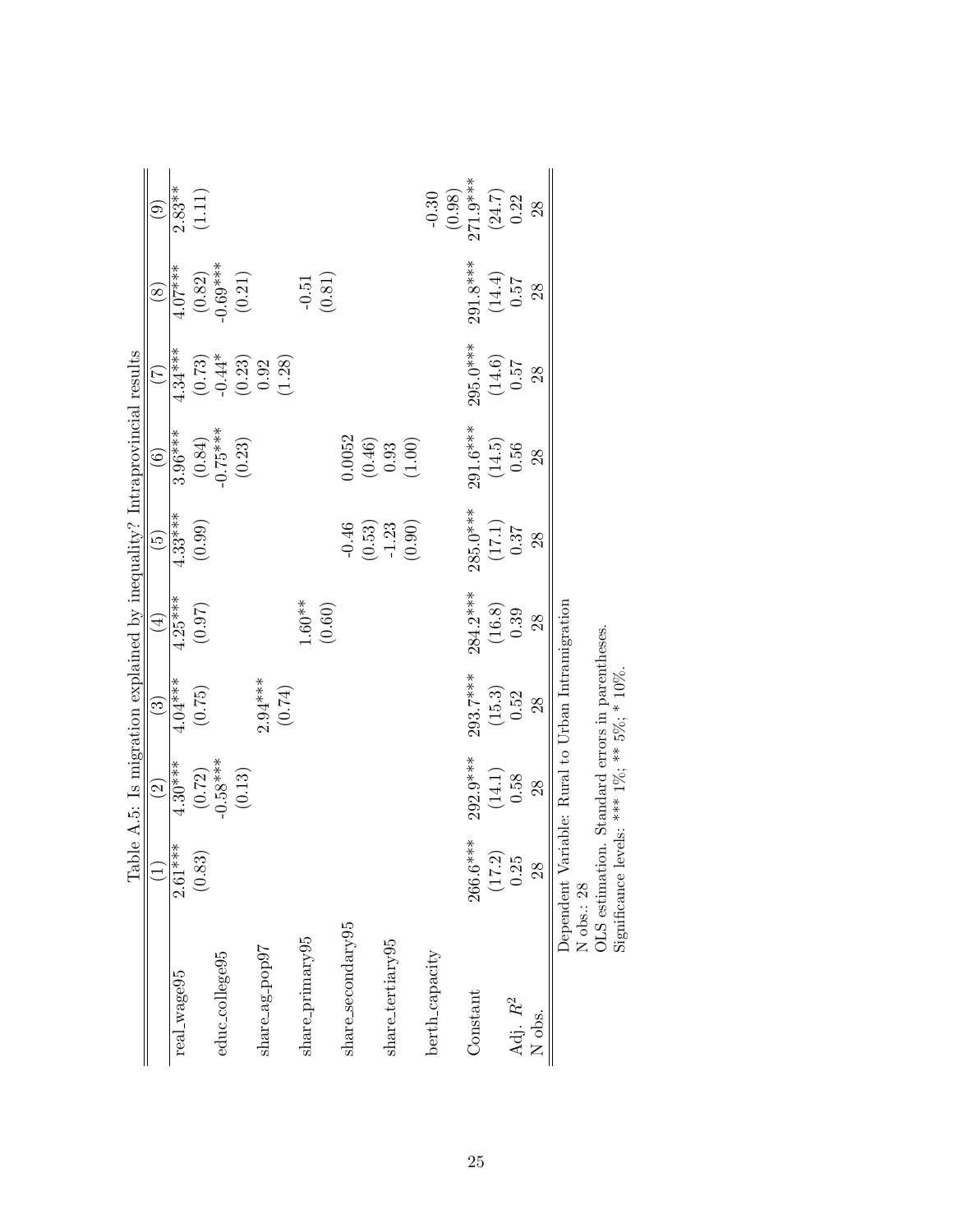|                     |                                     | Table A.6: Is migration explained by the growth in inequality? Intraprovincial results |                                |                   |                                                 |                                                                   |                                                         |                                        |                                               |
|---------------------|-------------------------------------|----------------------------------------------------------------------------------------|--------------------------------|-------------------|-------------------------------------------------|-------------------------------------------------------------------|---------------------------------------------------------|----------------------------------------|-----------------------------------------------|
|                     | $\widehat{\Xi}$                     | $\widehat{\mathfrak{O}}$                                                               | $\widehat{\mathbb{C}}$         | $(\pm)$           | $\widetilde{\mathbb{G}}$                        | $\widehat{\odot}$                                                 | E                                                       | $\circledast$                          | ම                                             |
| agrwage90to95       | $26.7***$<br>$\mathbf{\mathcal{C}}$ | $30.0***$                                                                              | $27.4***$                      | $33.7***$         | $33.9***$                                       | $28.0***$                                                         | $29.8***$                                               | $28.9***$                              | $27.0***$                                     |
|                     | (8.25)                              | $(6.46)$<br>2.75 **                                                                    | $\left( 6.93\right)$ $2.59***$ | $(7.89)$<br>2.30* | $\begin{array}{c} (8.04) \\ 2.36^* \end{array}$ | $(7.32)$ $2.61**$                                                 | $\begin{array}{c} (6.64) \\ 2.81*** \end{array}$        |                                        | $\begin{array}{c} (8.93) \\ 0.85 \end{array}$ |
| real_wage90         | $0.76$                              |                                                                                        |                                |                   |                                                 |                                                                   |                                                         |                                        |                                               |
|                     | (1.17)                              | $(1.02)$<br>$-0.53***$                                                                 | (1.12)                         | (1.20)            | (1.23)                                          | $(1.08)$<br>$-0.67***$<br>$(0.24)$                                | $(1.06)$<br>-0.47*                                      | $(7.14)$<br>2.66**<br>(1.06)<br>(1.06) | (1.38)                                        |
| educ_college95      |                                     |                                                                                        |                                |                   |                                                 |                                                                   |                                                         |                                        |                                               |
|                     |                                     | $\left(0.13\right)$                                                                    |                                |                   |                                                 |                                                                   | $\begin{array}{c} (0.24) \\ 0.40 \\ (1.30) \end{array}$ | $(0.21)$                               |                                               |
| share_ag_pop97      |                                     |                                                                                        | $2.58***$                      |                   |                                                 |                                                                   |                                                         |                                        |                                               |
|                     |                                     |                                                                                        | (0.76)                         |                   |                                                 |                                                                   |                                                         |                                        |                                               |
| share-primary95     |                                     |                                                                                        |                                | $1.51**$          |                                                 |                                                                   |                                                         | $-0.34$                                |                                               |
|                     |                                     |                                                                                        |                                | (0.57)            |                                                 |                                                                   |                                                         | $(0.82)$                               |                                               |
| share_secondary95   |                                     |                                                                                        |                                |                   | $-0.46$                                         |                                                                   |                                                         |                                        |                                               |
|                     |                                     |                                                                                        |                                |                   | $(0.51)$<br>-1.09                               | $\begin{array}{c} -0.051 \\ (0.47) \\ 0.81 \\ (1.01) \end{array}$ |                                                         |                                        |                                               |
| share_tertiary95    |                                     |                                                                                        |                                |                   |                                                 |                                                                   |                                                         |                                        |                                               |
|                     |                                     |                                                                                        |                                |                   | (0.87)                                          |                                                                   |                                                         |                                        |                                               |
| berth_capacity      |                                     |                                                                                        |                                |                   |                                                 |                                                                   |                                                         |                                        | $-0.12$                                       |
|                     |                                     |                                                                                        |                                |                   |                                                 |                                                                   |                                                         |                                        | $(0.93)$<br>111.3**                           |
| Constant            | $11.8**$                            | 106.2***                                                                               | $121.5***$                     | $80.3^\ast$       |                                                 | $17.6***$                                                         | $108.4***$                                              | $112.7***$                             |                                               |
|                     | (44.9)                              | $\begin{array}{c} (34.9) \\ 0.58 \end{array}$                                          | (37.8)                         | $(42.1)$<br>0.44  | $79.4*$<br>$(42.9)$<br>$0.42$                   | $\begin{array}{c} (39.8) \\ 0.56 \end{array}$                     | $\begin{array}{c} (36.2) \\ 0.57 \end{array}$           | (38.7)                                 | $(45.9)$<br>0.28                              |
| Adj. $\mathbb{R}^2$ | 0.31                                |                                                                                        | 0.51                           |                   |                                                 |                                                                   |                                                         | 757                                    |                                               |
| N obs.              | 28                                  | 28                                                                                     | 28                             | 28                | 28                                              | 28                                                                | 28                                                      | 28                                     | 28                                            |
| Dep. Var.:          |                                     | Rural to Urban Intramigration                                                          |                                |                   |                                                 |                                                                   |                                                         |                                        |                                               |
| N obs.: 28          |                                     |                                                                                        |                                |                   |                                                 |                                                                   |                                                         |                                        |                                               |
|                     |                                     | OLS estimation. Standard errors in parentheses.                                        |                                |                   |                                                 |                                                                   |                                                         |                                        |                                               |
|                     |                                     | Significance levels: *** $1\%$ ; ** $5\%$ ; * $10\%$ .                                 |                                |                   |                                                 |                                                                   |                                                         |                                        |                                               |